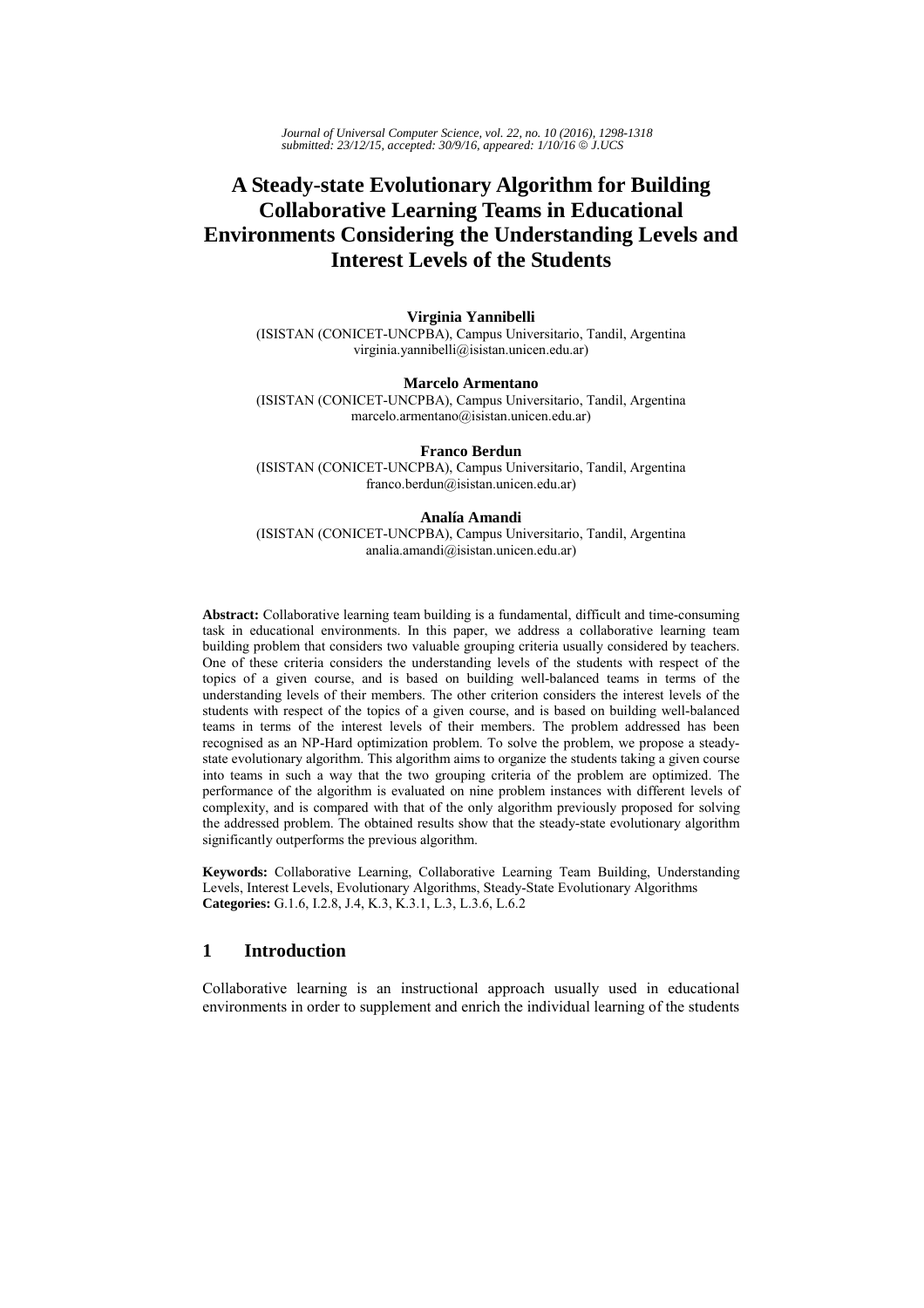[Barkley et al., 2005; Michaelsen et al., 2004]. This approach requires organizing the students into collaborative learning teams. Then, the students of each collaborative learning team must work together to achieve shared learning goals. The collaborative learning teams must be built in such a way that the students can acquire new knowledge and skills through the interaction with their peers, improving their individual learning. Thus, the building of collaborative learning teams from the students is a fundamental task in collaborative learning.

To build collaborative learning teams from the students, teachers must utilize some grouping criterion (i.e., criterion to form collaborative learning teams). The grouping criterion is really important because of the way in which a team is made up affects the learning level and the social behavior of the students belonging to the team as well as the performance of the team [Barkley et al., 2005; Michaelsen et al., 2004]. Besides, the way in which the grouping criterion is applied (i.e., either manually or automatically) is important since many known grouping criteria require a considerable amount of knowledge, time and effort to be manually applied [Cruz and Isotani, 2014]. In these cases, it is possible to considerably reduce the workload of teachers and optimize the collaborative learning team building through automation.

Different works in the literature have described and addressed the problem of building collaborative learning teams automatically from the students [Alberola et al., 2016; Cruz and Isotani, 2014]. These works significantly differ in relation to several aspects including the students' characteristics analyzed, the grouping criteria considered, and the algorithms utilized. In this respect, to the best of our knowledge, only few works have considered grouping criteria that both are usually considered in real-world classrooms by teachers and have been successfully evaluated in different kinds of educational environments

In [Lin et al., 2010], the authors describe the problem of building collaborative learning teams automatically from the students taking a given course. As part of the problem, the authors consider two grouping criteria that must be simultaneously satisfied. One of these criteria considers the understanding levels of the students in respect of each of the topics of the course, and is based on building well-balanced teams regarding the understanding levels of their members in respect of each topic. The other criterion considers the interest levels of the students in respect of each of the topics of the course, and is based on building well-balanced teams regarding the interest levels of their members in respect of each topic. These two grouping criteria are usually considered by teachers in real-world classrooms [Saleh and Kim, 2009]. Moreover, different works in the literature [Michaelsen et al., 2004; Yang, 2006; Saleh and Kim, 2009; Nielsen et al., 2009] indicate that collaborative learning team building based on these two criteria leads to good discussions and interactions during the learning process, improves the social behavior of the students, enhances the learning process of the students, and impacts positively on the learning level of the students as well as on the performance of the teams. Thus, it is considered that the collaborative learning team building problem described in [Lin et al., 2010] is really valuable in the context of collaborative learning.

The collaborative learning team building problem described in [Lin et al., 2010] is an NP-Hard optimization problem. Because of this, as reported in [Lin et al., 2010], exhaustive search algorithms only can solve small instances of the problem in a reasonable period of time. Thus, heuristic search algorithms are required to solve the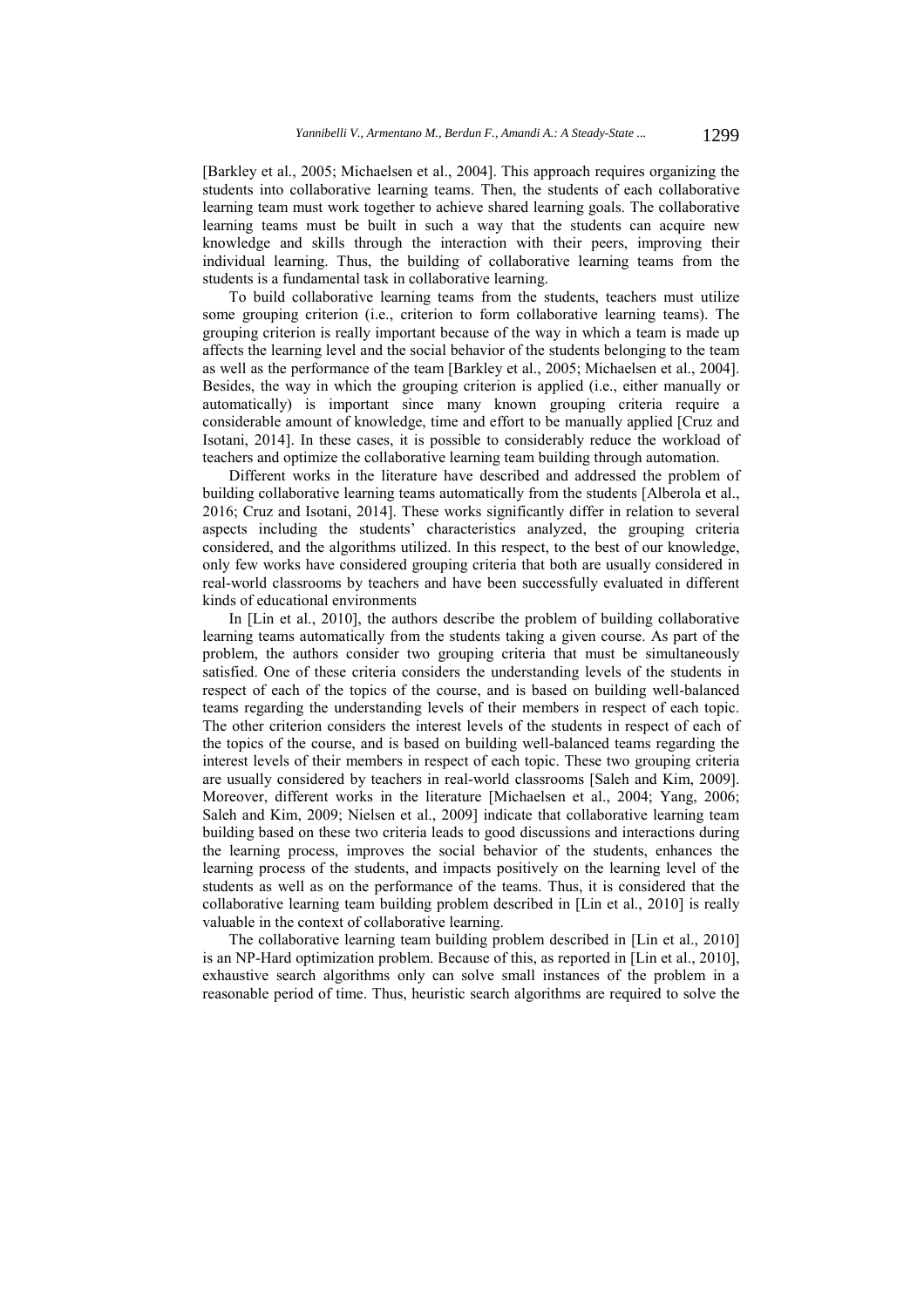problem. In this respect, only one heuristic search algorithm has been proposed in the literature to solve the problem. We refer to the particle swarm optimization algorithm proposed in [Lin et al., 2010].

In this paper, we address the collaborative learning team building problem described in [Lin et al., 2010] with the aim of proposing a better heuristic search algorithm to solve it. In this regard, we propose a steady-state evolutionary algorithm. Given a course that aims to teach a number of topics, and a number of students taking the course who must be organized into a given number of collaborative learning teams, the algorithm explores different solutions to organize the students into collaborative learning teams, with the aim of finding the solutions that optimize the two grouping criteria considered as part of the problem. The explored solutions are evaluated with respect of the two grouping criteria. To perform that evaluation, the algorithm is based on knowledge of the understanding levels and interest levels of the students with respect of each of the topics of the course.

We propose a steady-state evolutionary algorithm because of the following reasons. Evolutionary algorithms have been proved to be effective and efficient in the resolution of a wide variety of NP-Hard optimization problems [Eiben and Smith, 2015; Deb, 2009] and, in particular, in the resolution of collaborative learning team building problems [Cruz and Isotani, 2014]. Besides, evolutionary algorithms have been shown to be more effective than other heuristic search algorithms (e.g., particle swarm optimization algorithms) in the resolution of different NP-Hard optimization problems [Saishanmuga Raja and Rajagopalan, 2014; Kachitvichyanukul, 2012]. Thus, we consider that the proposed steady-state evolutionary algorithm could outperform the heuristic search algorithm previously proposed in the literature for solving the addressed problem.

The remainder of the paper is organized as follows. In Section 2, we present a brief review of published works that address the problem of building collaborative learning teams automatically. In Section 3, we describe the collaborative learning team building problem addressed in this paper. In Section 4, we present the steadystate evolutionary algorithm proposed to solve the addressed problem. In Section 5, we present the computational experiments developed to evaluate the performance of the steady-state evolutionary algorithm, and an analysis of the results obtained. Finally, in Section 6, we present the conclusions of the present work.

# **2 Related Works**

In the literature, different works have described and addressed the problem of building collaborative learning teams automatically [Cruz and Isotani, 2014]. These works significantly differ regarding several aspects including the students' characteristics analyzed, the grouping criteria considered, and the algorithms and measures used. In this section, we review related works reported in the literature, focusing the attention on analyzing the aspects above-mentioned.

Some works in the literature propose approaches for collaborative learning team building considering grouping criteria based on the learning styles, the team roles, or the thinking styles of the students. In [Christodoulopoulos and Papanikolaou, 2007], a web-based tool is presented which considers the following students' characteristics: the dimensions of the Felder-Silverman learning style model, the dimensions of the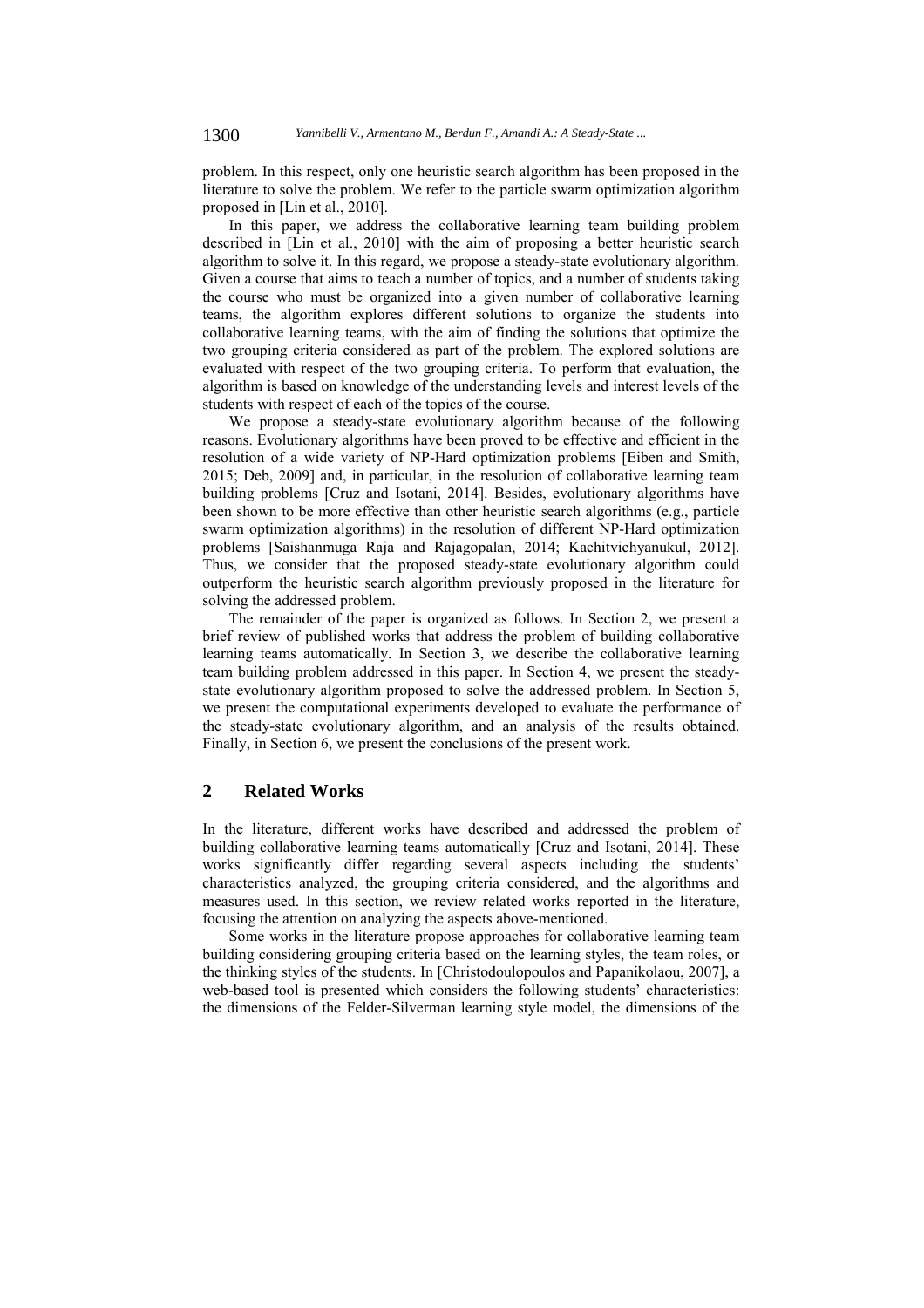Honey-Mumford learning style model, and the knowledge level for the current lesson. This tool provides both a Fuzzy C-Means algorithm for building intra-homogeneous teams regarding each of the students' characteristics, and a standard random selection algorithm for building intra-heterogeneous teams regarding each of the students' characteristics. The tool allows the teacher to select the algorithm to be used for building the teams, as well as the students' characteristics to be considered. The teacher can select only up to three students' characteristics.

Alberola et al. (2016) propose a tool based on the Belbin's team role model. This tool aims to build well-balanced teams in respect of the team roles of their student members. In this case, the collaborative learning team building problem is modeled as a coalition structure generation problem and is solved by means a linear programming method. This method uses a measure to estimate the balance level of the possible teams. Although this measure considers the main balance condition defined by Belbin (i.e., one student per role), the measure does not consider all the unbalance conditions defined by Belbin (i.e., missing roles are not considered). The team roles of each student are estimated only from the feedback given by the other students, by using Bayesian learning. Although this is meant to avoid the drawbacks inherent to the use of the Team Role Self-Perception Inventory, the estimation of the students' roles could be negatively affected by biased feedback.

In [Yannibelli and Amandi, 2012a, 2012b, 2013], the authors present different hybrid evolutionary algorithms that consider the Belbin's team role model. These algorithms have the aim of building well-balanced teams in respect of the team roles of their student members. In this sense, the algorithms use a measure to estimate the balance level of the possible teams. In contrast with the work presented in [Alberola et al., 2016], this measure considers all the balance conditions and the unbalance conditions defined by Belbin.

Ounnas et al. (2009) propose a framework that uses an ontology to describe some student's characteristics including Honey-Mumford learning styles and Belbin's team roles. The framework provides a list with only a few grouping criteria. Each criterion refers to one student's characteristic described in the ontology (e.g., learning style), and indicates a constraint about such characteristic which should be satisfied (e.g., homogeneity or heterogeneity). In this framework, the collaborative learning team building problem is modeled as a constraint satisfaction problem, and is solved by a DLV constraint satisfaction solver. The weak constraints of the problem refer to the grouping criteria selected by the teacher from the provided list, and the optimization objective of the problem is to find the set of teams that minimizes the number of violated weak constraints.

Wang et al. (2007) present a collaborative learning team building system that considers the thinking styles of the students, according to the Sternberg's thinking styles model. The thinking styles of the students are collected via a thinking style questionnaire. The system uses a non-elitist genetic algorithm with the aim of building intra-heterogeneous and inter-homogeneous teams regarding the thinking styles of their student members. However, this genetic algorithm analyzes the heterogeneity of the possible teams only in respect of a few thinking styles of the Sternberg's thinking styles model.

In the above-mentioned works, the authors consider grouping criteria based on the Honey-Mumford or Felder-Silverman learning styles, the Belbin's team roles, or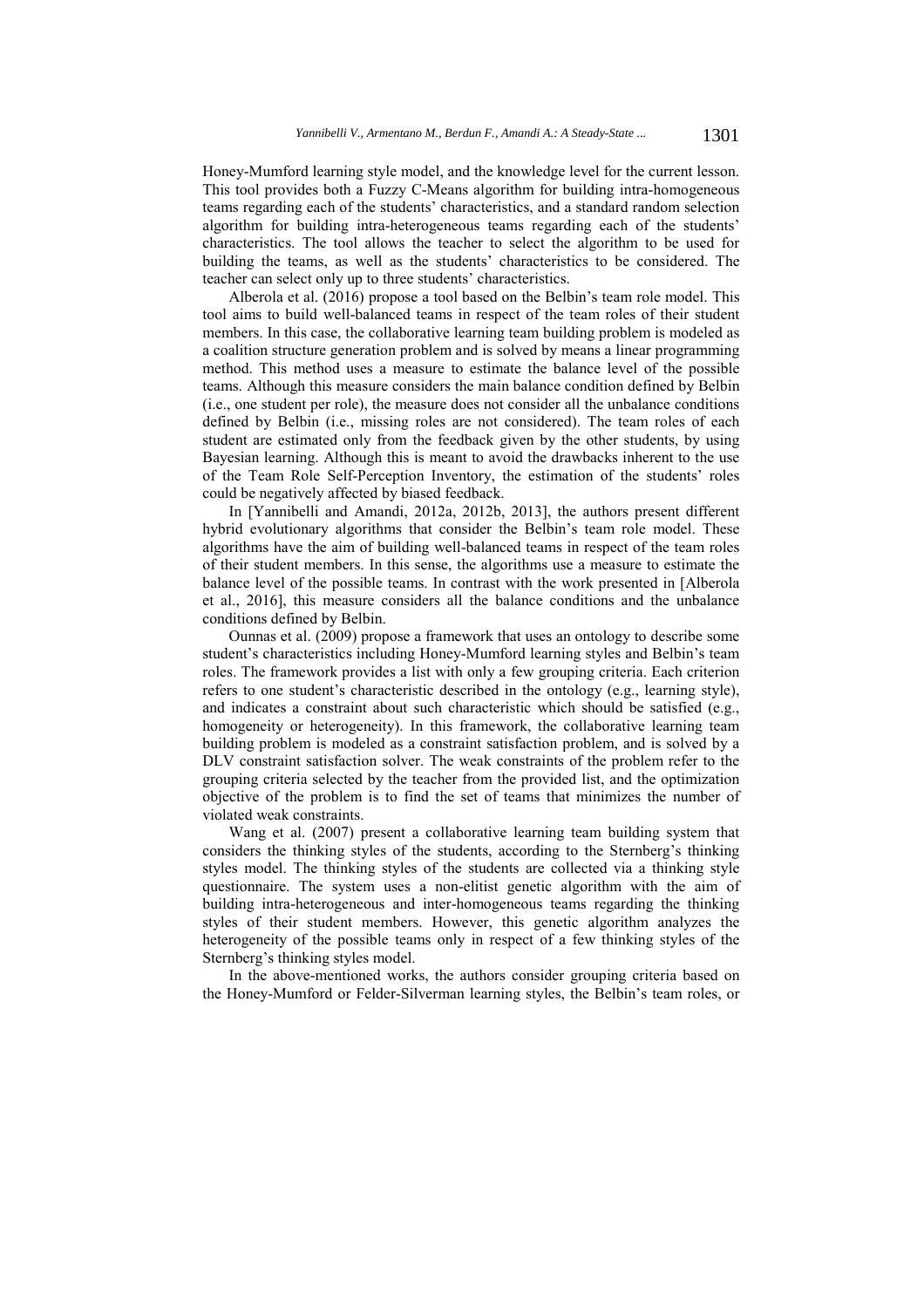the Sternberg's thinking styles of the students. However, such grouping criteria are not usually considered in real-world classrooms by teachers [Alberola et al., 2016].

A number of works in the literature propose approaches for collaborative learning team building considering grouping criteria designed for specific courses. In [Graf and Bekele, 2006], the authors propose an ant colony optimization algorithm that considers six students' characteristics (i.e., group work attitude, interest for the subject, achievement motivation, self-confidence, shyness, fluency in the language of instruction, and level of performance in the subject). This algorithm aims to build intra-heterogeneous teams regarding the characteristics of their student members. In this sense, a measure is proposed to estimate the heterogeneity level of the possible teams. However, this measure does not analyze the heterogeneity of the teams in respect of each one of the considered characteristics, showing significant limitations for estimating the heterogeneity level of the teams.

Meyer (2009) presents a web-based tool that considers the preferences of the students in respect of the projects of the course. Each student is asked provide preference levels for the projects of the course. In this tool, the collaborative learning team building problem is modeled as a constraint satisfaction problem and is solved by a linear programming solver. The optimization objective of this problem implies building intra-homogeneous collaborative learning teams with respect to the student preferences, maximizing the student satisfaction regarding the satisfied preferences.

Zhamri Che Ani et al. (2010) propose a non-elitist genetic algorithm for building teams in the context of software programming university courses. This algorithm considers the programming skills of the students, and aims to build heterogeneous teams in respect of the programming skills of their student members.

Only a few works in the literature propose approaches for collaborative learning team building considering an unlimited number of students' characteristics. Moreno et al. (2012) propose a non-elitist genetic algorithm that considers an arbitrary number of students' characteristics. The algorithm aims to build inter-homogeneous and intraheterogeneous collaborative learning teams in respect of the students' characteristics. In this regard, the algorithm uses a generic measure to estimate the homogeneity level of the possible sets of collaborative learning teams. However, this measure has significant limitations for developing correctly such estimations. These limitations are mainly because of the additive nature of the measure.

Isotani et al. (2009) propose a collaborative learning team building method driven by learning theories, although these authors mention that the use of learning theories to support collaborative learning is open for criticism. In this case, learning theories are considered as guidelines to support collaborative learning team building as well as collaborative learning activity design. To facilitate the use of such theories by the method, an ontology is proposed that represents knowledge extracted from existing learning theories. Specifically, this ontology represents concepts, and relations among concepts, that are considered relevant to support collaborative learning team building and collaborative learning activity design (e.g, individual learning goal, group learning goal, role, learning strategy, interaction pattern, and students' stage of knowledge/skill). The ontology is used by the method to both collaborative learning team building and collaborative learning activity design. The method only has been partially evaluated on one small case study.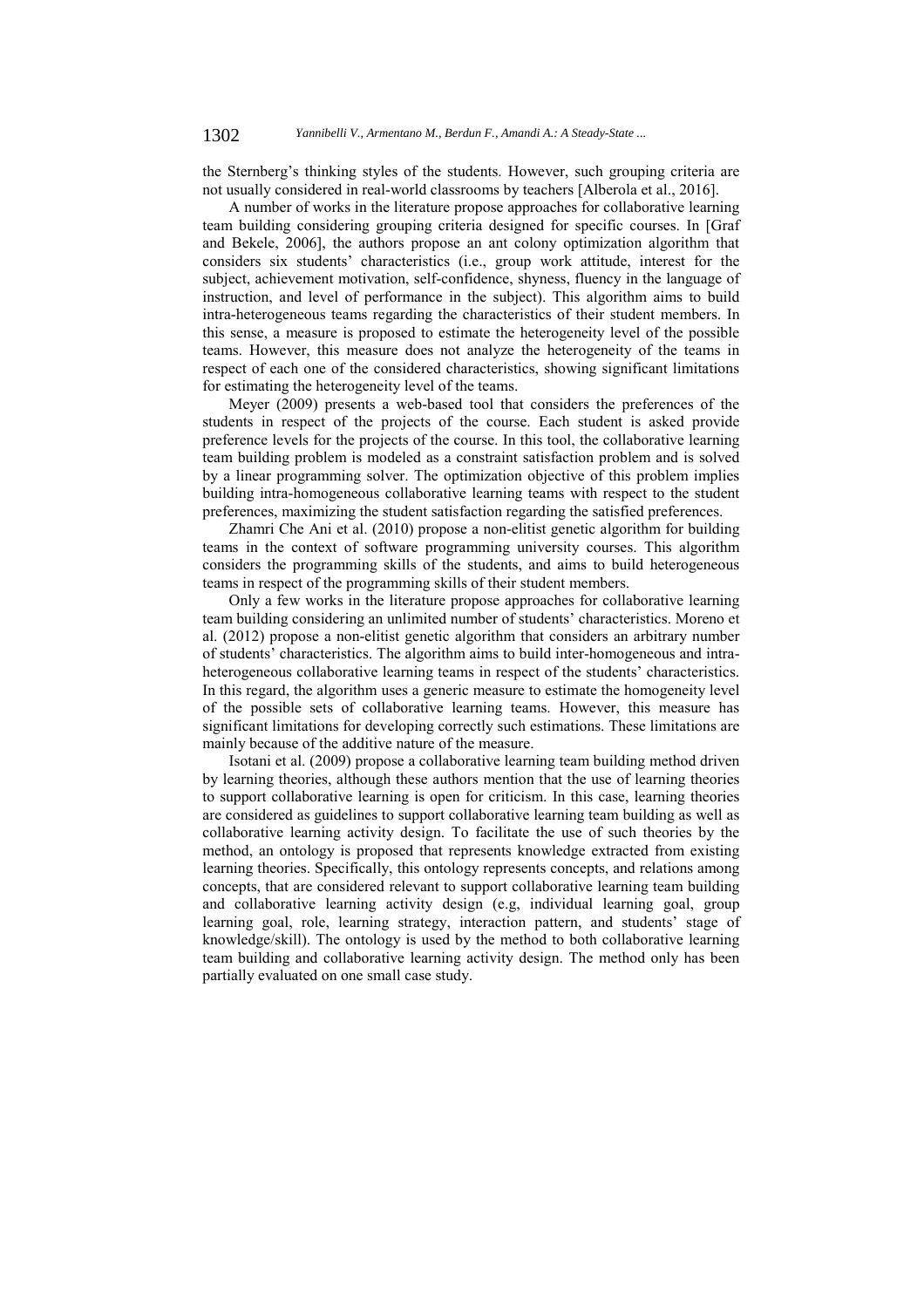In [Lin et al., 2010], a collaborative learning team building problem is modeled mathematically, which considers two grouping criteria that must be simultaneously optimized. One of these criteria considers the understanding levels of the students in respect of each of the topics of the course, and is based on building well-balanced teams regarding the understanding levels of their members in respect of each topic. The other criterion considers the interest levels of the students in respect of each of the topics of the course, and is based on building well-balanced teams regarding the interest levels of their members in respect of each topic. These two grouping criteria are usually considered by teachers in real-world classrooms [Saleh and Kim, 2009]. Besides, different works in the literature [Michaelsen et al., 2004; Yang, 2006; Saleh and Kim, 2009; Nielsen et al., 2009] indicate that collaborative learning team building based on these two grouping criteria leads to good discussions and interactions during the learning process, improves the social behavior of the students, enhances the learning process of the students, and impacts positively on the learning level of the students as well as on the performance of the teams. However, the manual building of collaborative learning teams considering simultaneously these two criteria is a really complex, costly, and time-consuming task for teachers. For these reasons, it is really valuable to propose an effective and efficient algorithm for automatically solving the problem modeled in [Lin et al., 2010], with the aim of assisting teachers in building collaborative learning teams based on the two mentioned criteria.

# **3 Problem Description**

In this paper, we address the collaborative learning team building problem presented in [Lin et al., 2010]. A description of this problem is presented below.

Suppose that a course aims to teach *k* topics, and *n* students taken the course. The teacher of the course must organize the *n* students into *g* teams. Each team must be made up of a number of member students, and each student can only belong to one team. Regarding team size, students must be organized in such a way that the teams have a similar number of students each. Specifically, the difference between the size of a team and the size of the other teams must not exceed one. The values of the terms *k*, *n* and *g* are known.

As regards the students, it is considered that they have different understanding levels and different interest levels in relation to each of the *k* topics. The understanding level of a student  $s$  in relation to a topic  $l$  is notated as  $U_{sl}$ , and the interest level of a student *s* in relation to a topic *l* is notated as  $L_{sb}$ , considering  $1 \le s \le$ *n* and  $1 \leq l \leq k$ . The mentioned terms  $U_{sl}$  and  $L_{sl}$  take a real value over the range [0, 1]. The values of the terms *Usl* and *Lsl* inherent to each student are known. As described in [Lin et al., 2010], the values of the terms  $U_{sl}$  inherent to each student can be obtained through a pre-test specially designed to cover the *k* topics. In addition, the values of the terms  $L<sub>sl</sub>$  inherent to each student can be obtained by analyzing available information about the participation of the students in already developed learning activities (e.g., accessed learning material, topics discussed, and answers to interest questionnaires about the topics).

As part of the problem, teams must be made up in such a way that two grouping criteria are reached. One of these grouping criteria is to minimize the difference in understanding level for each topic among the teams. This criterion aims to build well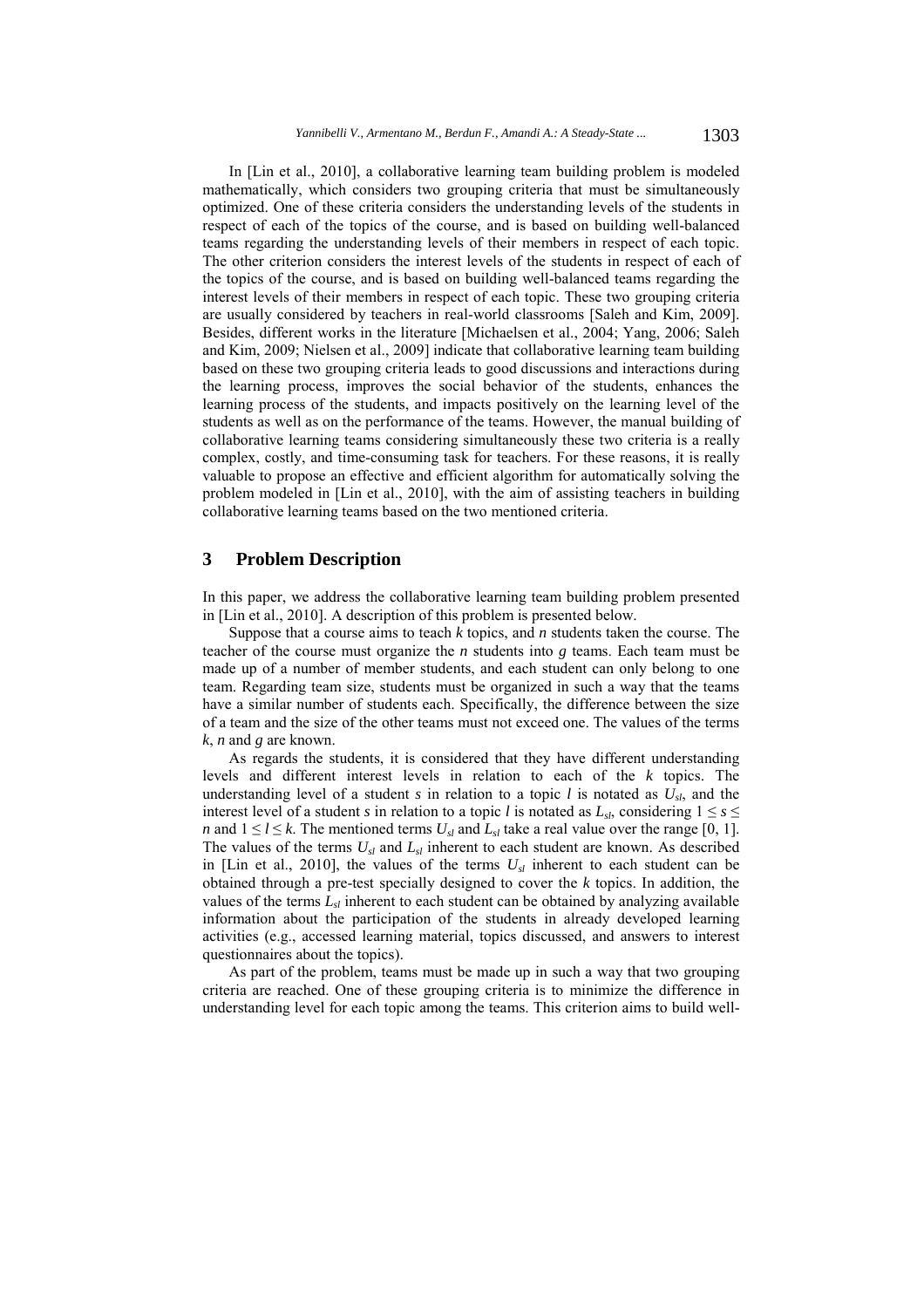balanced teams regarding the understanding levels of their student members in respect of each topic. The other grouping criterion is to minimize the difference in interest level for each topic among the teams. This criterion aims to build well-balanced teams regarding the interest levels of their student members in respect of each topic. These grouping criteria require analyzing the understanding levels and the interest levels of the formed teams in relation to each topic. In this respect, the understanding level of a team with respect of a given topic depends on the understanding levels of the students belonging to the team with respect of the topic. The interest level of a team with respect of a given topic depends on the interest levels of the students belonging to the team with respect of the topic.

The grouping criteria considered as part of the problem are modeled by Equations (1), (2), (3) and (4).

Equation (1) minimizes the difference in understanding level for each topic among the *g* teams defined from the *n* students, and minimizes the difference in interest level for each topic among the *g* teams defined from the *n* students. In other words, the objective of this equation is to find a solution (i.e., a set of *g* teams) that minimizes the difference in understanding level for each topic among the *g* teams and minimizes the difference in interest level for each topic among the *g* teams. This is the optimal solution to the addressed problem. In Equation (1), set *C* contains all the sets of *g* teams that may be defined from the *n* students. The term *G* represents a set of *g* teams belonging to *C*. The term *Z*(*G*) represents the difference in understanding level and interest level for the *k* topics among the *g* teams belonging to set *G*. Equation (1) uses Equations (2), (3) and (4) to establish the mentioned difference among the *g* teams belonging to set *G*. The term *Z*(*G*) takes a real value over the range [0, 3]. In the case of a *G* set of *g* teams with no difference in understanding level and interest level for the *k* topics, the value of the term  $Z(G)$  is equal to 0, considering 0 as the best possible value for *Z*(*G*).

Equation (2) establishes the average maximal difference in understanding level for the *k* topics among the *g* teams belonging to set *G*. To establish this average maximal difference, the equation analyzes the maximal difference in understanding level for each topic among the *g* teams belonging to set *G*. In this equation, the term  $w_l$  represents the weight assigned to the topic *l* and takes a real value over the range [0, 1]. The term  $U_{xil}$  represents the understanding level of the student *x* of the team *j* with respect of the topic  $l$ , and takes a real value over the range  $[0, 1]$ . The term  $c$ represents the maximal size of the *g* teams belonging to set *G*. Note that the term  $f(G)$ takes a real value over the range [0, 1].

Equation (3) establishes the maximal difference in understanding level for the *k* topics among the *g* teams belonging to set *G*. To determine this maximal difference, the equation analyzes the maximal difference in understanding level for each topic among the *g* teams belonging to set *G*. Note that the term  $C_1(G)$  takes a real value over the range [0, 1]. As mentioned in [Lin et al., 2010], Equation (3) complements Equation (2) in some particular situations. In this respect, when there is a slight difference in understanding level for most of the *k* topics among the *g* teams, and there is a significant difference in understanding level for a few of the *k* topics among the *g* teams, then the value of  $f(G)$  in Equation (2) remains small. This is because of Equation (2) averages the differences in understanding level for all the *k* topics among the *g* teams. Thus, the value of  $f(G)$  in Equation (2) hides the more significant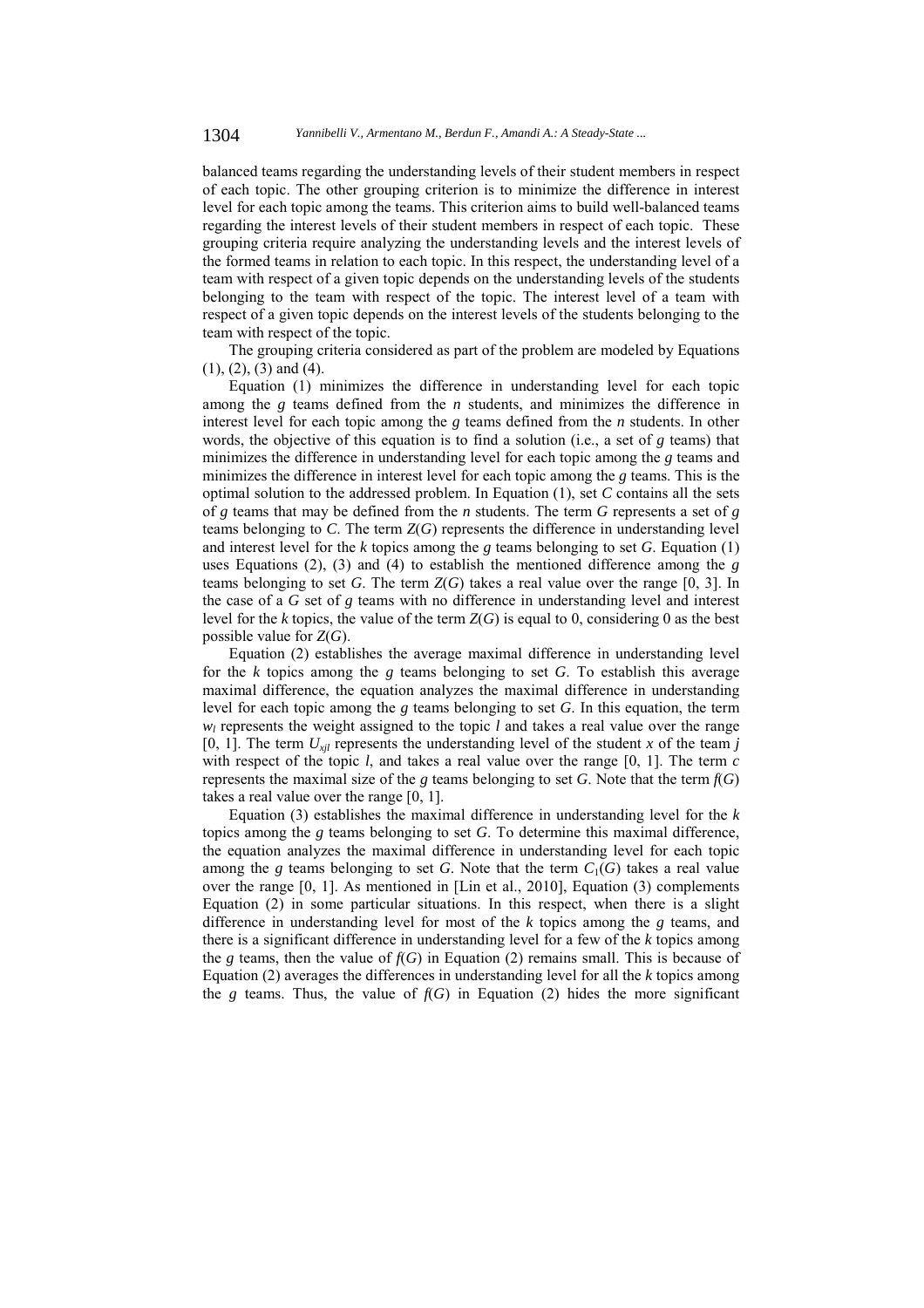difference in understanding level for the *k* topics among the *g* teams. As a result, the mentioned difference can not be appropriately minimized when only Equation (2) is used in the explained situations. To avoid this happen, Equation (2) is used together with Equation (3). Equation (3) establishes the more significant difference in understanding level for the  $k$  topics between the  $g$  teams. As a result, the mentioned difference can be minimized.

Equation (4) establishes the maximal gap in interest level for the *g* teams belonging to set *G* with respect of the *k* topics. To establish this maximal gap, the equation analyzes the gap in interest level for the *g* teams with respect of each topic. In this equation, the term  $L_{xil}$  represents the interest level of the student *x* of the team *j* with respect of the topic *l*, and takes a real value over the range [0, 1]. Note that the term  $C_2(G)$  takes a real value over the range [0, 1].

For a more detailed discussion of Equations (1), (2), (3) and (4), readers are referred to the work [Lin et al., 2010], which has introduced these equations.

$$
\min_{\forall G \in C} (Z(G) = f(G) + C_1(G) + C_2(G))
$$
\n(1)

$$
f(G) = \frac{\sum_{l=1}^{k} \left\{ \max_{1 \le j \le g} \left\{ \sum_{x=1}^{c} (w_l U_{xjl}) \right\} - \min_{1 \le j \le g} \left\{ \sum_{x=1}^{c} (w_l U_{xjl}) \right\} \right\}}{ck}
$$
(2)

$$
C_1(G) = \frac{\max\left\{\max_{1 \leq l \leq k} \left\{ \sum_{1 \leq j \leq g}^{c} \left( w_l U_{xjl} \right) \right\} - \min_{1 \leq j \leq g} \left\{ \sum_{x=1}^{c} \left( w_l U_{xjl} \right) \right\} \right\}}{c}
$$
(3)

$$
C_2(G) = \max_{1 \leq l \leq k} \left\{ 1 - \frac{\sum_{j=1}^{g} \min\left\{1, \sum_{x=1}^{c} L_{xjl}\right\}}{g} \right\}
$$
(4)

## **4 A Steady-State Evolutionary Algorithm**

To solve the addressed problem, we propose a steady-state evolutionary algorithm. The steady-state evolutionary algorithms are population-based stochastic search and optimization algorithms inspired by the theory of evolution of species proposed by Darwin in 1859 [Eiben and Smith, 2015; Deb, 2009]. These algorithms search the solution space of a given problem in order to find the optimal solutions, applying the Darwinian principles of selection, crossover and mutation.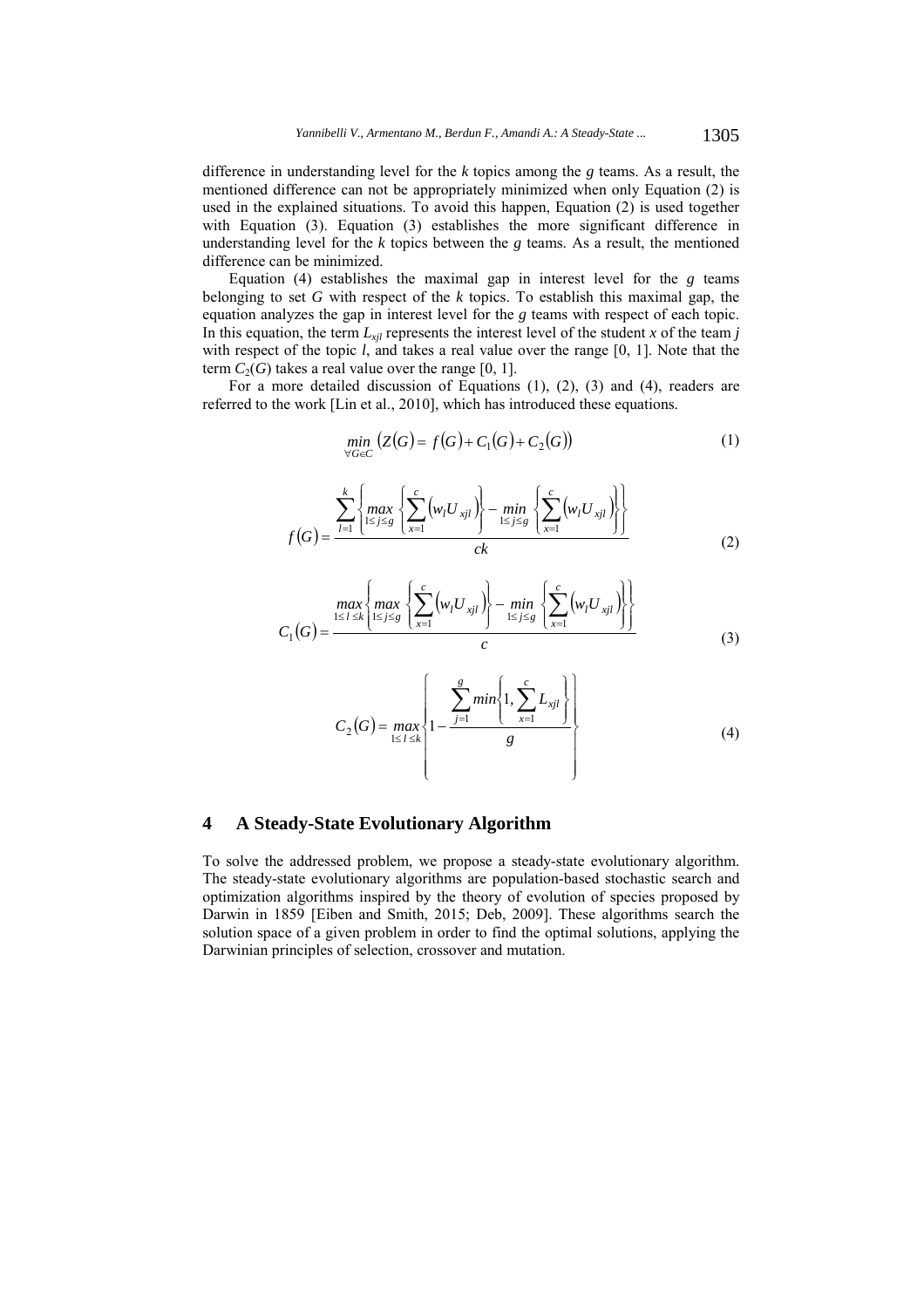### **4.1 General Behavior of the Steady-State Evolutionary Algorithm**

The general behavior of the steady-state evolutionary algorithm proposed here is shown in Fig. 1 and is described as follows. Given a course that aims to teach *k* topics, and given the *n* students taking the course who shall be organized into *g* collaborative learning teams, the evolutionary algorithm starts from an initial population of feasible solutions. Each solution of this initial population encodes a feasible set of *g* teams which may be defined from the *n* students taking the course. Then, each solution of the population is decoded (i.e., the set of *g* teams inherent to the solution is built), and evaluated with respect of the two grouping criteria of the problem by a fitness function. As mentioned in Section 3, one of these grouping criteria is to minimize the difference in understanding level for the *k* topics among the *g* teams, and the other grouping criterion is to minimize the difference in interest level for the *k* topics among the *g* teams. Therefore, considering a given solution, the fitness function evaluates the understanding levels and the interest levels of the *g* teams represented by the solution in relation to each of the *k* topics. To perform that evaluation, the function is based on knowledge of the understanding levels and interest levels of the *n* students with respect of the *k* topics of the course.

#### **Steady-state evolutionary algorithm**

**inputs:** population size, number generations,  $P_c$ ,  $P_m$ **outputs:** best solution from the last generation or population

#### **procedure:**

| $population = generate\_initial\_population(population\_size);$ |  |  |
|-----------------------------------------------------------------|--|--|
|                                                                 |  |  |

2: generation =  $1$ ;

- 3: **while** (generation  $\leq$  number generations) **do**
- 4: mating\_pool = parent\_selection\_process(population);<br>5. offbrings = crossover process(mating pool,  $P_c$ );
- offprings = crossover process(mating pool,  $P_c$ );
- 6: mutation\_process(offsprings, *Pm*);
- 7: population = steady\_state\_survival\_selection(population,offprings);
- 8: generation = generation + 1;

```
 9: end while
```
- 10: solution = best solution from(population);
- 11: **return** solution;

### *Figure 1: Description of the steady-state evolutionary algorithm.*

After the solutions of the population are evaluated, a parent selection process is used in order to determine which solutions of the population will compose the mating pool. In this respect, the solutions with the best fitness values will have more chances of being selected. After the mating pool is composed, the solutions in the mating pool are paired, and a crossover process is applied to each pair of solutions with a probability  $P_c$  in order to generate new feasible ones. Then, a mutation process is applied to each solution generated by the crossover process with a probability *Pm*. The mutation process is applied in order to introduce diversity in the solutions generated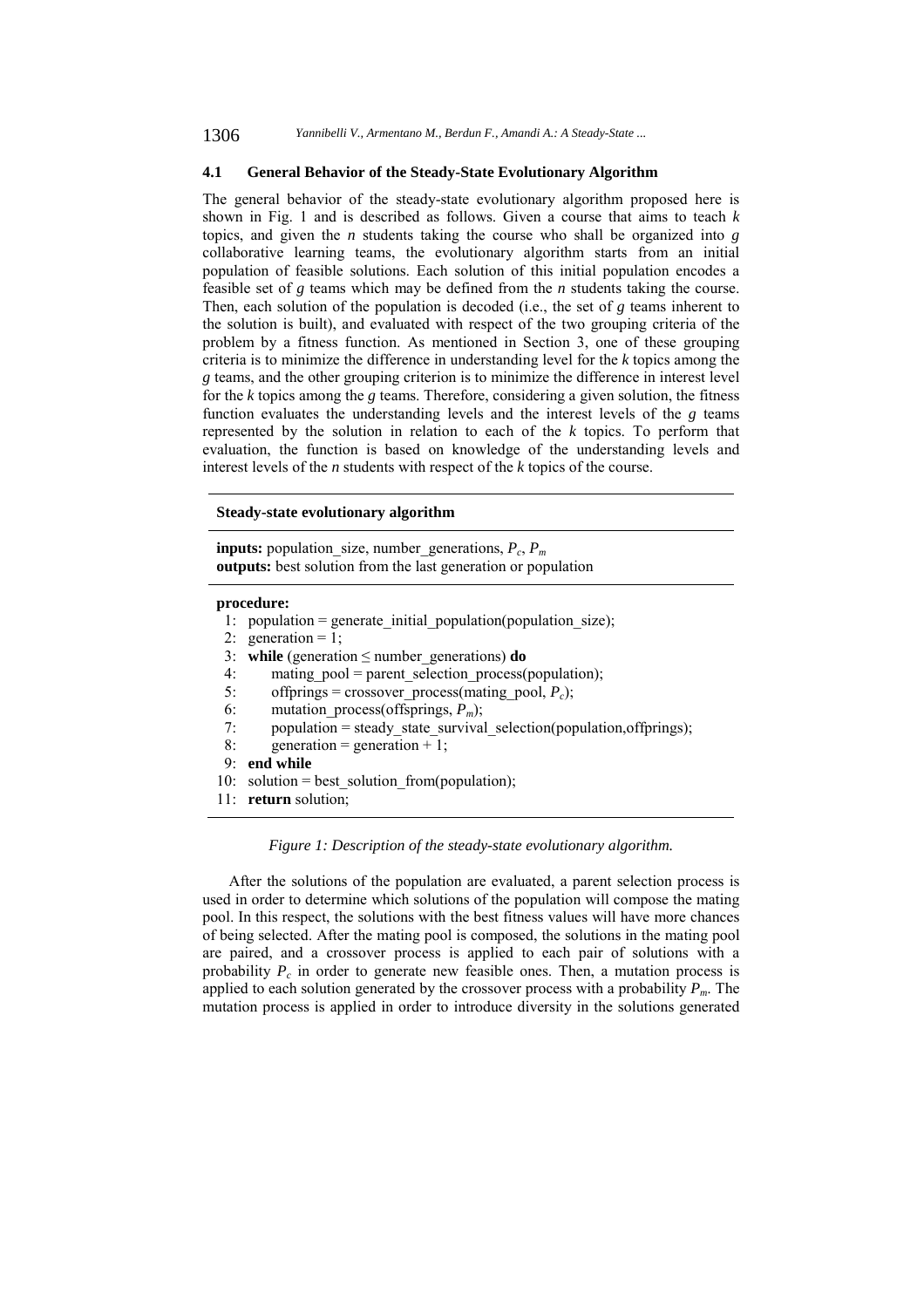by the crossover process. Finally, a fitness-based survival selection process for steady-state evolutionary algorithms is used. This process is used in order to determine which solutions from the solutions in the population and the solutions generated from the mating pool will compose the new population.

This process is repeated until a predetermined number of generations is reached. After this happens, the algorithm provides the solution with the best fitness value within the last population or generation as a solution to the addressed problem.

### **4.2 Components of the Steady-State Evolutionary Algorithm**

In the next sections, the main components of the steady-state evolutionary algorithm are described. These components are the encoding and decoding of solutions, the fitness function, and the parent selection, crossover, mutation and survival selection processes.

### **4.2.1 Encoding and Decoding of Solutions**

In the population of the steady-state evolutionary algorithm, each solution represents a feasible set of *g* teams which may be defined from the *n* students taking the course. To encode the solutions of the population, we used the encoding described in [Yannibelli and Amandi, 2012a, 2012b]. By using this encoding, each solution is encoded as a list with as many positions as students taking the course (i.e., a list with a length equal to  $n$ ). Each position on this list contains a different student (i.e., repeated students are not admitted on the list). Besides, each student may be in any position on the list. Thus, the list is a permutation of the *n* students.

In order to build a set of *g* teams from the above-described list, we used the decoding process proposed in [Yannibelli and Amandi, 2012a, 2012b]. This process builds a set of *g* teams from the list taking into account the two restrictions considered as part of the addressed problem. The first restriction is that each student may belong to only one team. The second restriction is that the difference between the size of a team and the size of the rest of the teams must not exceed one. The decoding process works as follows.

In the decoding process, the size of the teams depends on the relationship between the values *n* and *g*. Thus, the process starts by calculating the value of the term  $z = (n/g)$ . When *z* is an integer, then the list is divided into *g* equal segments, each of which has a size equal to  $\overline{z}$  and represents to a different team. Thus,  $\overline{g}$  teams with the same size are built.

When  $z$  is not an integer (i.e.,  $z$  is a real number),  $g$  teams with the same size can not be built. Besides, the process considers that the difference between the sizes of any two teams must not exceed one. Thus, the process builds *g* teams which do not have the same size, but which respect the restriction mentioned above. Specifically, the process divides the list into  $g$  segments: the first  $g_1$  segments have a size equal to ((integer part of  $z$ ) + 1) and the remaining segments have a size equal to (integer part of *z*), considering  $g_1 = (n - ((integer part of z) \times g))$ . Each segment represents to a different team. Thus, the process builds  $g_1$  teams with a size equal to ((integer part of  $(z)$  + 1) and  $(g - g_1)$  teams with a size equal to (integer part of *z*).

In relation to the behavior of the above-described decoding process, note that when this process is applied, only one set of *g* teams can be built from a given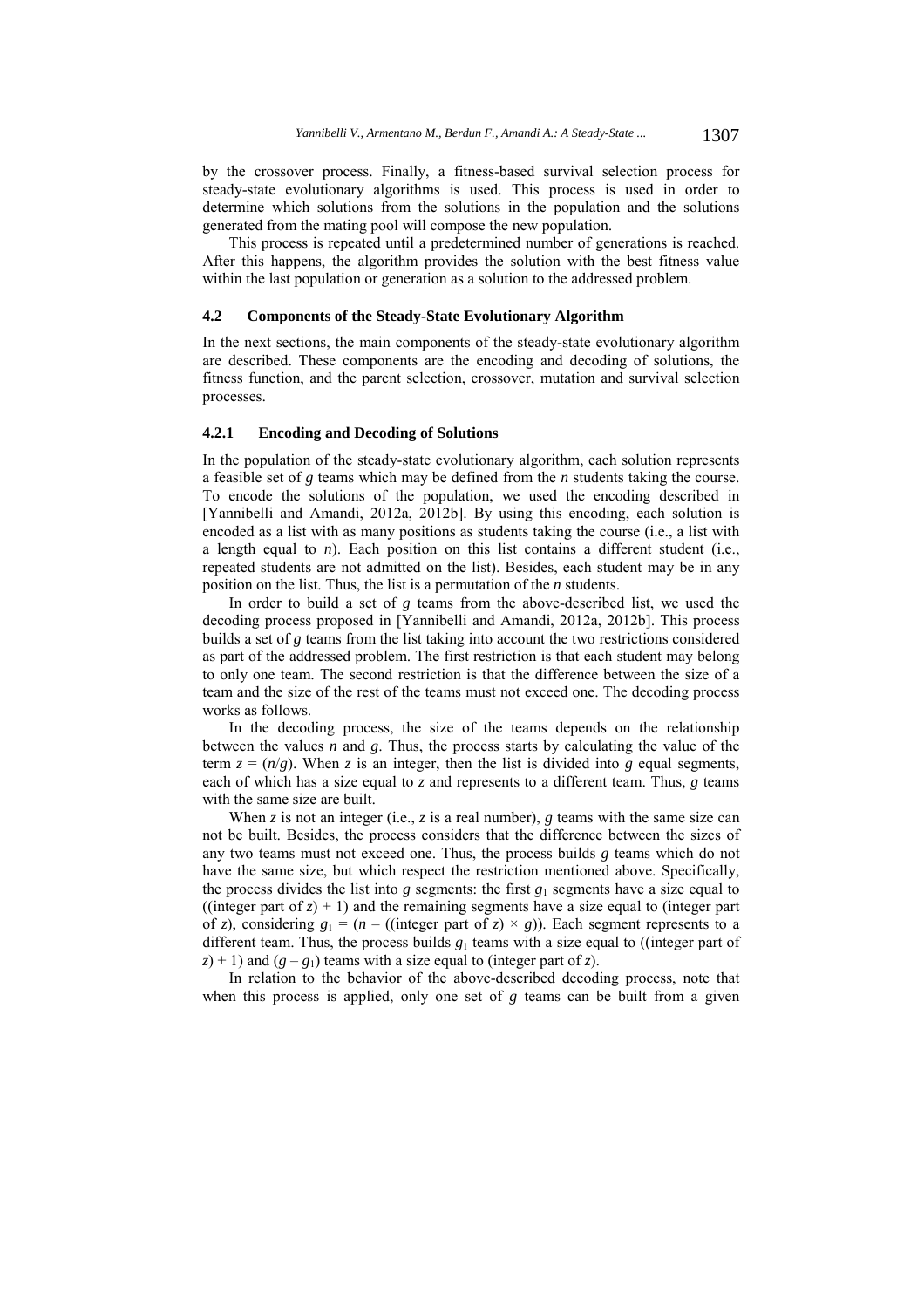encoded solution, but different encoded solutions could be transformed in the same set of *g* teams.

In relation to the generation of the encoded solutions of the initial population, we used the random-based generation process described in [Yannibelli and Amandi, 2012a, 2012b]. By using this process, a diverse initial population is obtained. This is meant to avoid the early stagnation of the search developed by the steady-state evolutionary algorithm.

### **4.2.2 Fitness Function**

This function is used by the steady-state evolutionary algorithm to determine the fitness values of the encoded solutions. The fitness value of an encoded solution represents the quality of the related set of *g* teams with respect of the two grouping criteria of the addressed problem. As was mentioned in Section 3, one of these grouping criteria is to minimize the difference in understanding level for the *k* topics among the *g* teams, and the other grouping criterion is to minimize the difference in interest level for the *k* topics among the *g* teams. Thus, the fitness function evaluates a given encoded solution in relation to each one of the two mentioned grouping criteria and then defines a scalar fitness value for the solution based on the results obtained by the evaluations.

The detailed behavior of the fitness function is described as follows. Considering a given encoded solution, the function decodes the *G* set of *g* teams related to the solution by using the decoding process described in Section 4.2.1. Then, the function calculates the value of the term  $Z(G)$  corresponding to G (Equations (1), (2), (3) and (4)). This value represents the difference in understanding level and interest level for the *k* topics among the *g* teams composing the *G* set, and therefore, determines the fitness level of the encoded solution. In the case of a *G* set of *g* teams with no difference in understanding level and interest level for the *k* topics, the value of the term  $Z(G)$  is equal to 0, considering 0 as the best possible fitness level.

To calculate the value of the term *Z*(*G*), the fitness function utilizes the values of the terms  $U_{sl}$  and  $L_{sl}$  inherent to *G* (Equations (2), (3) and (4)). As was mentioned in Section 3, the values of the terms  $U_{sl}$  and  $L_{sl}$  inherent to each student *s* are known. In this respect, a knowledge base contains the values of the terms  $U_{sl}$  and  $L_{sl}$  inherent to each of the *n* students taking the course. Then, the fitness function queries the knowledge base to obtain the values of the terms *Usl* and *Lsl* inherent to each student *s*.

#### **4.2.3 Parent Selection Process**

In the steady-state evolutionary algorithm, the parent selection process is utilized in order to determine which solutions of the current population will compose the mating pool. This process is very relevant because of the solutions in the mating pool, usually called parent solutions, will be used by the crossover process to generate new solutions, usually called offspring solutions.

To develop the parent selection, we applied the process called deterministic tournament selection with replacement [Eiben and Smith, 2015]. This process is a variant of the traditional tournament selection process. By using the process deterministic tournament selection with replacement, the solutions with the best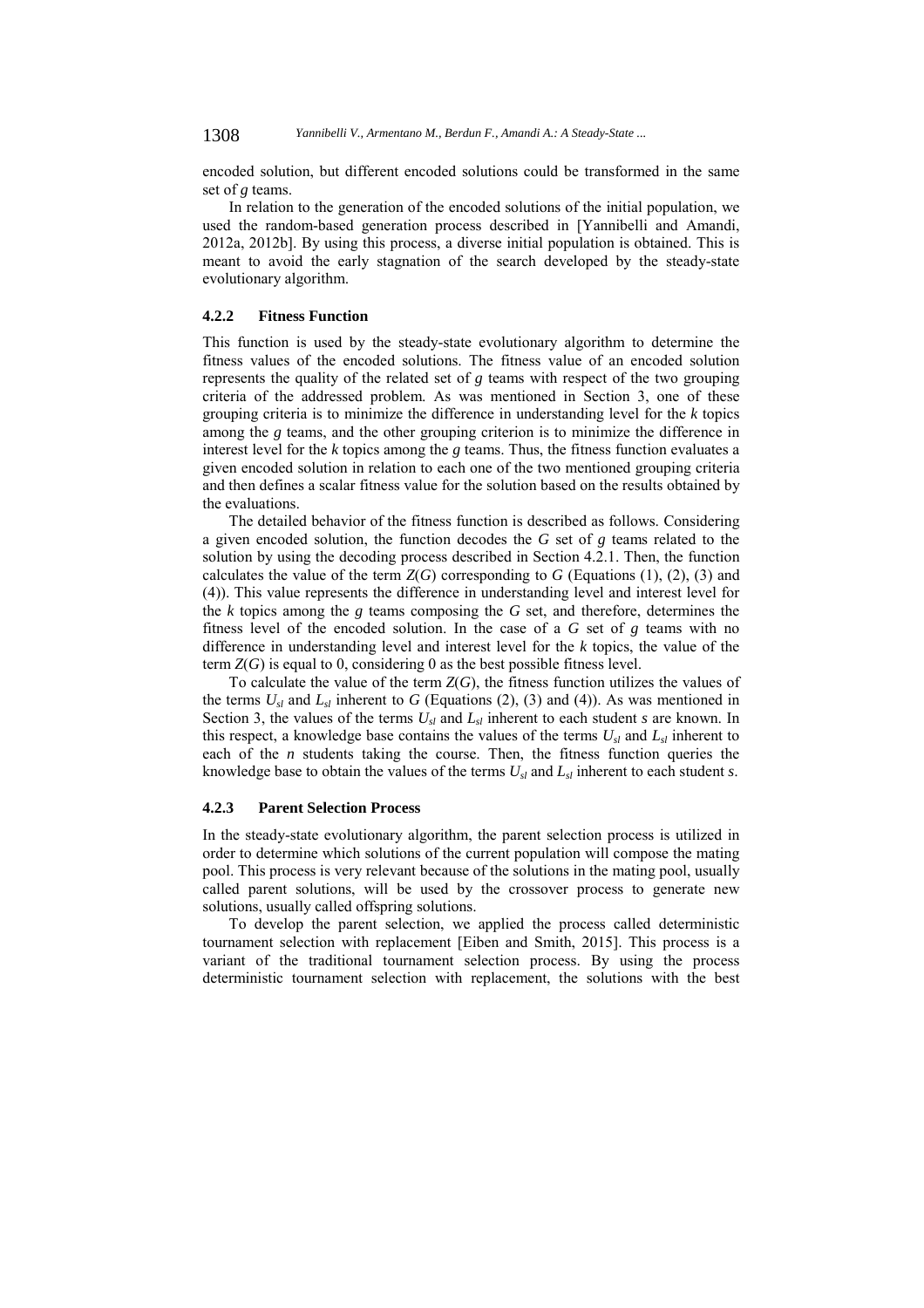fitness values within the current population will have more chances of being incorporated in the mating pool.

The process deterministic tournament selection with replacement works as follows. A number of *t* solutions are randomly selected from the current population, where  $2 \le t \le P$  and *P* is the population size. The *t* selected solutions compete for being incorporated in the mating pool. The better one (i.e., the solution with the best fitness value) is incorporated into the mating pool. Then, the *t* solutions are returned to the population. The described operation is repeated until a number *P* of solutions is incorporated in the mating pool.

### **4.2.4 Crossover Process**

Once the mating pool is composed, the solutions in the mating pool are paired considering the order in which they where incorporated in the mating pool. Subsequently, a crossover process is applied to each of these pairs of solutions with a probability  $P_c$  to generate new solutions. Specifically, the crossover process applied to a pair of solutions, called parent solutions, combines the characteristics of these solutions and generates two new solutions, called offspring solutions. Therefore, the crossover process has the possibility of combining the best characteristics of the parent solutions so that new, better solutions can be generated [Eiben and Smith, 2015].

In relation to the crossover process applied by the steady-state evolutionary algorithm, we considered a feasible process for solutions encoded as permutations of *n* elements. This is because of the solutions in the algorithm are encoded as permutations of *n* elements (i.e., permutations of *n* students). Specifically, we considered a crossover process called partially mapped crossover [Eiben and Smith, 2015]. This process is one of the most applied for permutations in the literature [Eiben and Smith, 2015].

The partially mapped crossover process works as follows. Given two solutions parent 1 and parent 2 (i.e., two permutations of the *n* students), the process creates copies offspring 1 and offspring 2 of parent 1 and parent 2, respectively. Then, the process defines two random crossover points *c*1 and *c2*, considering  $1 \le c1 \le c2 \le n$ .

To generate the first offspring from the given solutions parent 1 and parent 2, the process modifies offspring 1 by the following procedure. For positions  $j = c_1, ..., c_2$ , the process observes the student on the position *j* of parent 2, and then searches for the position *j'* of this student in offspring 1. Then, the process exchanges the students on the positions *j* and *j'* of offspring 1.

To generate the second offspring from the given solutions parent 1 and parent 2, the process modifies offspring 2 by the following procedure. For positions  $j = c1, \ldots$ , *c*2, the process observes the student on the position *j* of parent 1, and then searches for the position *j'* of this student in offspring 2. Then, the process exchanges the students on the positions *j* and *j'* of offspring 2.

The above-described procedures generate two new feasible solutions offspring 1 and offspring 2 (i.e., two new feasible permutations of the *n* students) from the given solutions parent 1 and parent 2.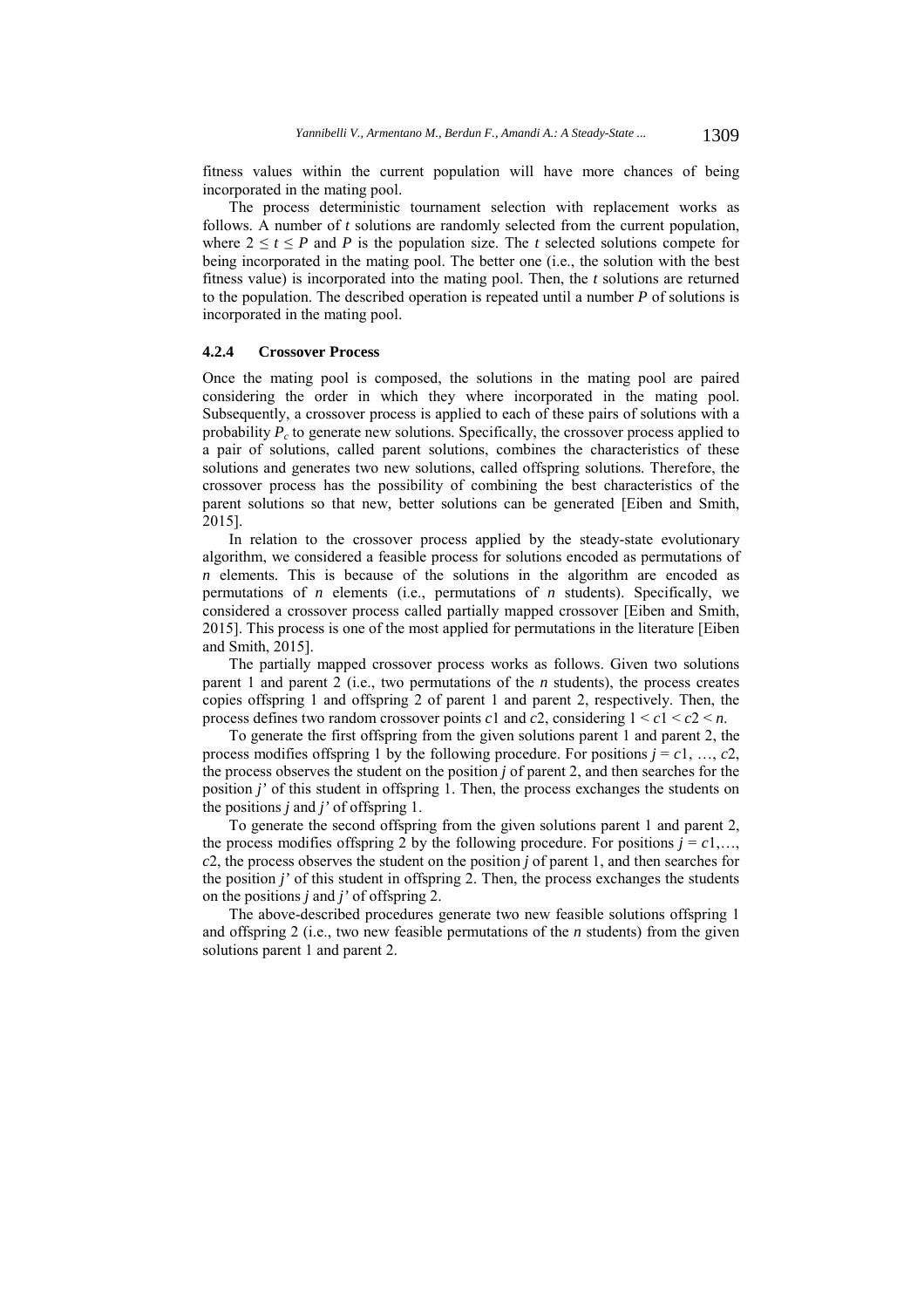1310 *Yannibelli V., Armentano M., Berdun F., Amandi A.: A Steady-State ...*

### **4.2.5 Mutation Process**

The previously described crossover process generates a new set of solutions from the mating pool. Subsequently, a mutation process is applied to each solution of this new set, with a probability  $P_m$ . This is meant to randomly modify one or more characteristics of some of the solutions generated by the crossover process, and thus, to introduce genetic diversity in these solutions [Eiben and Smith, 2015].

In relation to the mutation process applied by the steady-state evolutionary algorithm, we considered a feasible process for solutions encoded as permutations of *n* elements. This is because of the solutions in the algorithm are encoded as permutations of *n* elements (i.e., permutations of *n* students). Specifically, we considered a mutation process called exchange mutation [Eiben and Smith, 2015]. This process is one of the most applied for permutations in the literature [Eiben and Smith, 2015].

The exchange mutation process works as follows. Given a solution (i.e., a permutation of *n* students), the process randomly selects two positions *p*1 and *p*2 on the solution, considering  $1 \leq p1 < p2 \leq n$ . Then, the process exchanges the students on the positions  $p_1$  and  $p_2$  of the solution. Thus, the described mutation process always generates a new feasible solution (i.e., a new feasible permutation of the *n* students) from the given solution.

### **4.2.6 Survival Selection Process**

In the steady-state evolutionary algorithm, the survival selection process is used in order to determine which solutions from the solutions in the current population and the solutions generated from the mating pool will compose the new population.

To develop the survival selection, we applied a fitness-based survival selection process for steady-state evolutionary algorithms [Eiben and Smith, 2015]. By using this process, the best solutions found by the evolutionary algorithm are preserved.

The mentioned fitness-based survival selection process works as follows. First, the process selects the best  $(P - \lambda)$  solutions from the current population, where *P* is the population size, and  $\lambda$  is a parameter that takes an integer value over the range [1, *P* - 1]. Then, the process selects the best  $\lambda$  solutions from the solutions generated from the mating pool by the crossover and mutation processes. Finally, the process uses the *P* selected solutions to compose the new population.

# **5 Computational Experiments to Evaluate the Steady-State Evolutionary Algorithm**

In this section, we describe the computational experiments developed to evaluate the performance of the steady-state evolutionary algorithm. After that, we present and analyze the results obtained by the experiments. Finally, we compare the performance of the steady-state evolutionary algorithm with that of the particle swarm optimization algorithm presented in [Lin et al., 2010] for solving the addressed problem. To the best of our knowledge, the algorithm presented in [Lin et al., 2010] is the only algorithm previously proposed in the literature for solving the addressed problem.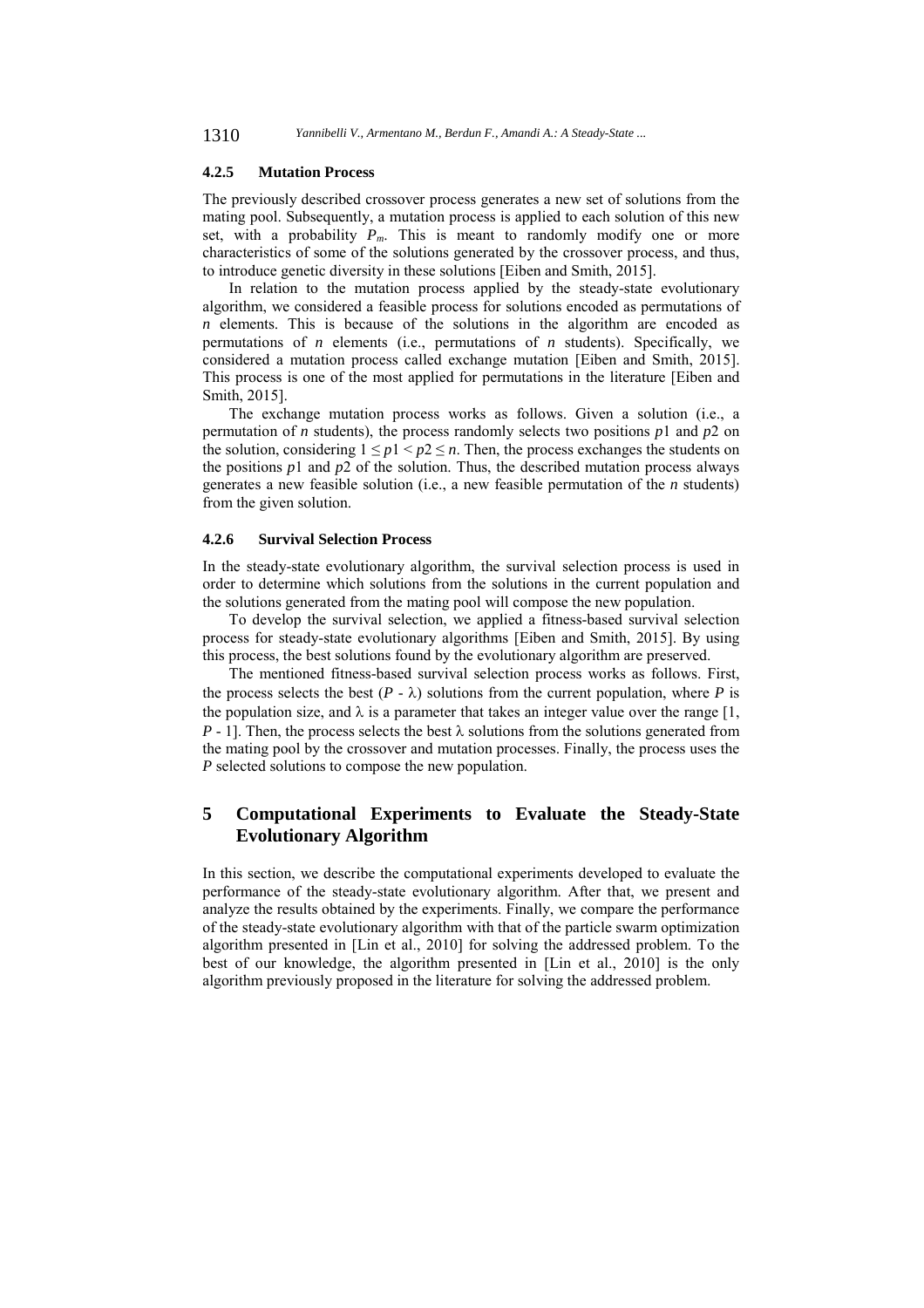To develop the computational experiments, we designed nine data sets. Table 1 shows the main characteristics of each data set. Each data set contains a list of *k* topics and a list of *n* students. The *k* topics have the same weight (i.e., the *k* topics have a weight equal to 1). For each data set, we established a *g* number of teams to be built from the *n* students. Note that the size of the *g* teams is equal to 6 members. In the literature, this size is considered one of the optimal sizes for collaborative learning teams [Barkley et al., 2005; Michaelsen et al., 2004].

Moreover, for each student of each of the nine data sets, we defined a specific understanding level and a specific interest level with respect of each of the *k* topics. The understanding levels and interest levels of the *n* students with respect of the *k* topics take a real value on the range [0, 1], as mentioned in Section 3. Specifically, in each data set, for each of the *k* topics, *g* students have an understanding level equal to 1 and the remaining students have an understanding level equal to 0. Moreover, in each data set, for each of the *k* topics, *g* students have an interest level equal to 1 and the remaining students have an interest level equal to 0.

Thus, in each data set, each of the *k* topics is understood by *g* students of the data set, and each of the *k* topics is interesting for *g* students of the data set. In this way, from the *n* students of the data set, it is possible to build at least one set of *g* teams with no difference in understanding level and interest level with respect of each of the *k* topics. In other words, it is possible to build at least one set of *g* teams in which each of the *k* topics is understood by one team member and is interesting for one team member. According to the fitness function described in Section 4.2.2, a set of *g* teams with no difference in understanding level and interest level regarding each of the *k* topics has a fitness level equal to 0. This fitness level is the best possible fitness level.

Based on the mentioned, we may state that there is at least one set of *g* teams with the best possible fitness level for each data set. Considering that a set of *g* teams with the best possible fitness level outperforms all other possible sets of *g* teams, such set of *g* teams may be considered an optimal set of *g* teams. Thus, for each designed data set, there is at least one optimal set of *g* teams with a fitness level equal to 0.

| Data set | Number of<br>topics $(k)$ | Number of<br>participating students $(n)$ | Number of<br>teams $(g)$ |
|----------|---------------------------|-------------------------------------------|--------------------------|
|          | 6                         | 18                                        |                          |
|          | h                         | 24                                        |                          |
|          | 6                         | 60                                        | 10                       |
|          | 6                         | 120                                       | 20                       |
|          | 6                         | 360                                       | 60                       |
| 6        | h                         | 600                                       | 100                      |
|          | 6                         | 1200                                      | 200                      |
| 8        | 6                         | 1800                                      | 300                      |
|          |                           | 2400                                      | 400                      |

*Table 1: Characteristics of data sets.* 

The steady-state evolutionary algorithm has been run 20 times on each of the nine data sets. As a result of each run, the steady-state evolutionary algorithm provided the best set of *g* teams of the last population or generation. Then, for each of the nine data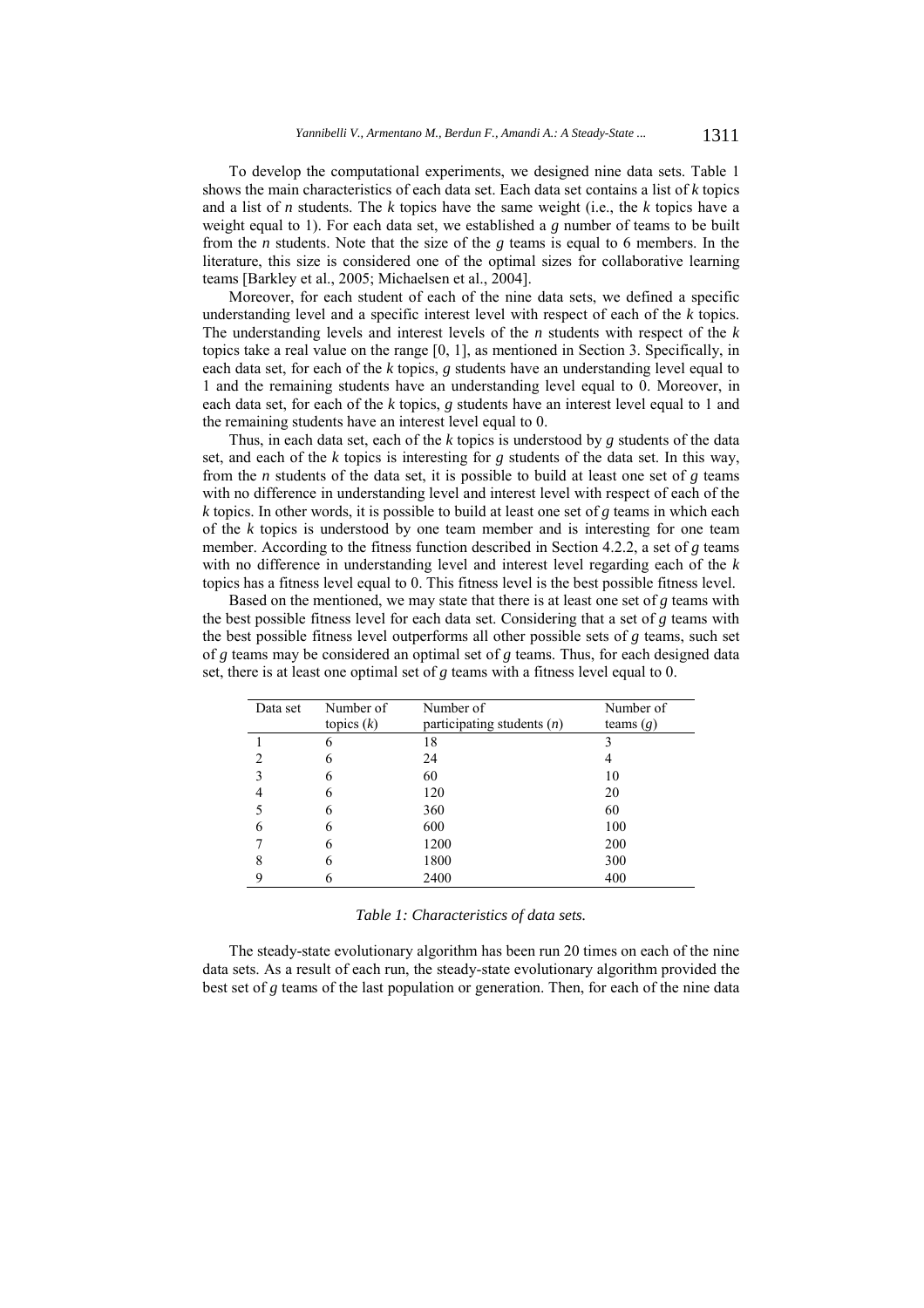sets, the average fitness value of the obtained sets of *g* teams was calculated, and also the average computation time of the runs was calculated.

The parameter setting used for the above-mentioned experiments is presented in Table 2. This parameter setting was chosen based on preliminary experiments. In this respect, various parameter settings were examined on each data set 10 times and then the parameter setting presented in Table 2 was chosen because this setting reached the best and most stable results.

Table 3 presents the results obtained by the steady-state evolutionary algorithm for each of the nine data sets. The first column presents the name of each data set; the second column presents the average fitness value of the obtained sets of *g* teams for each data set; and the third column presents the average computation time of the runs performed on each data set. The experiments were performed on a personal computer Intel Core 2 Duo at 3.00 GHz and 4 GB RAM under Windows XP Professional Version 2002. The algorithm has been implemented in Java programming language.

| Parameter                      | Value         |
|--------------------------------|---------------|
| Population Size                | 100           |
| Number of generations          | 700           |
| Parent selection process       |               |
| $t$ (tournament size)          | $\mathcal{L}$ |
| Crossover process              |               |
| Crossover Probability $P_c$    | 0.9           |
| <b>Mutation process</b>        |               |
| Mutation Probability $P_m$     | 0.2           |
| Survival selection process     |               |
| $\lambda$ (replacement factor) | 80            |

|  |  | Table 2: Parameter setting used for the steady-state evolutionary algorithm. |  |
|--|--|------------------------------------------------------------------------------|--|
|  |  |                                                                              |  |

| Data set | Fitness value | Time (seconds) |
|----------|---------------|----------------|
|          |               | 0.6537         |
| 2        |               | 1.4741         |
| 3        |               | 5.922          |
| 4        | 0             | 15.802         |
| 5        |               | 41.8722        |
| 6        | 0.0402        | 56.7548        |
| 7        | 0.0601        | 186.9964       |
| 8        | 0.0902        | 345.453        |
| 9        | 0.12          | 516.969        |
|          |               |                |

*Table 3: Results obtained by the steady-state evolutionary algorithm for each data set* 

The results in Table 3 are analyzed below considering that, as was previously mentioned, each of the nine data sets has at least one optimal set of *g* teams with a fitness level equal to 0. This fitness level is considered here as a reference level to evaluate the effectiveness of the steady-state evolutionary algorithm on each data set.

In relation to the average fitness value obtained by the algorithm for each data set, we may mention the following points. For each of the first five data sets, the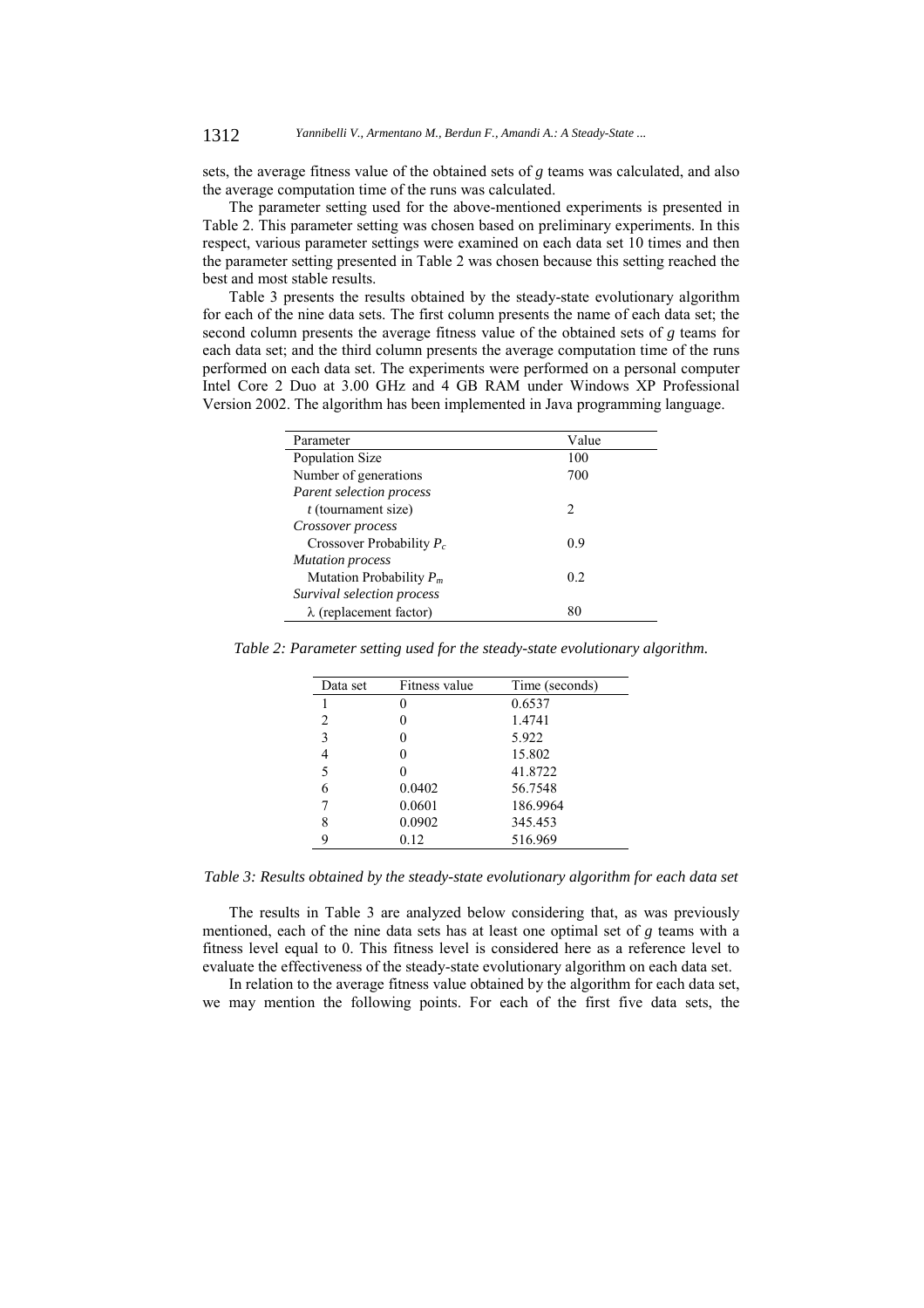algorithm has achieved an average fitness value that is equal to 0. This means that, for each of the first five data sets, the algorithm has achieved an optimal set of *g* teams in each of the runs. For each of the last four data sets, the algorithm has achieved an average fitness value that is lower than or equal to 0.12. This means that, for the last four data sets, the algorithm has achieved near-optimal sets of *g* teams. We analyzed the composition of the obtained sets of *g* teams for the last four data sets. Based on this analysis, we may say that each one of these sets of *g* teams contains a very high percentage of teams with no difference in understanding level and interest level with respect of each topic. Based on the results above-mentioned, it is considered that the algorithm has reached very high-quality sets of *g* teams for each of the nine data sets. This suggests that the algorithm may be considered in educational environments to build well-balanced teams regarding the understanding levels and interest levels of their student members in respect of each topic.

In relation to the average computation time required by the algorithm for each data set, we may mention the following points. For the first five data sets, the average time required by the algorithm was lower than 42 seconds. For the last four data sets, the average time required by the algorithm was higher than 56 seconds and lower than 517 seconds. The relevance of the time required by the algorithm depends on the response time required by the educational environment. In some educational environments (e.g., face-to-face courses), the response time is not critical [Alberola et al., 2016]. Thus, the time required by the algorithm for the data sets corresponding to such environments may be considered as acceptable for these environments. In some other educational environments (e.g., on-line and on-demand courses with more than 1000 students), the response time becomes highly relevant [Moreno et al, 2012]. Thus, it would be convenient to decrease the time required by the algorithm for the data sets corresponding to such environments, so that the algorithm can give a more acceptable response time for these environments. In this respect, the time required by the algorithm depends on the hardware and software configuration in which the algorithm is run. The computational experiments presented were developed using an average desktop computer; however, with a higher-performance computer, the time required by the algorithm would be reduced, and the good fitness levels obtained by the algorithm would be preserved. Besides, further research should be conducted in order to decrease the time required by the algorithm, preserving or improving the high fitness levels reached.

# **5.1 Comparison with a Competing Algorithm**

In this section, we compare the performance of the steady-state evolutionary algorithm with that of the particle swarm optimization algorithm presented in [Lin et al., 2010] for solving the addressed problem. To the best of our knowledge, the algorithm presented in [Lin et al., 2010] is the only algorithm previously proposed in the literature for solving the addressed problem.

For sake of simplicity, the algorithm presented in [Lin et al., 2010] will be referred as algorithm SPOA. Like the steady-state evolutionary algorithm, the algorithm SPOA is a population-based stochastic search and optimization algorithm. However, in contrast with the steady-state evolutionary algorithm, the algorithm SPOA is not an evolutionary algorithm. In this respect, the framework of the algorithm SPOA corresponds to a classical particle swarm optimization framework.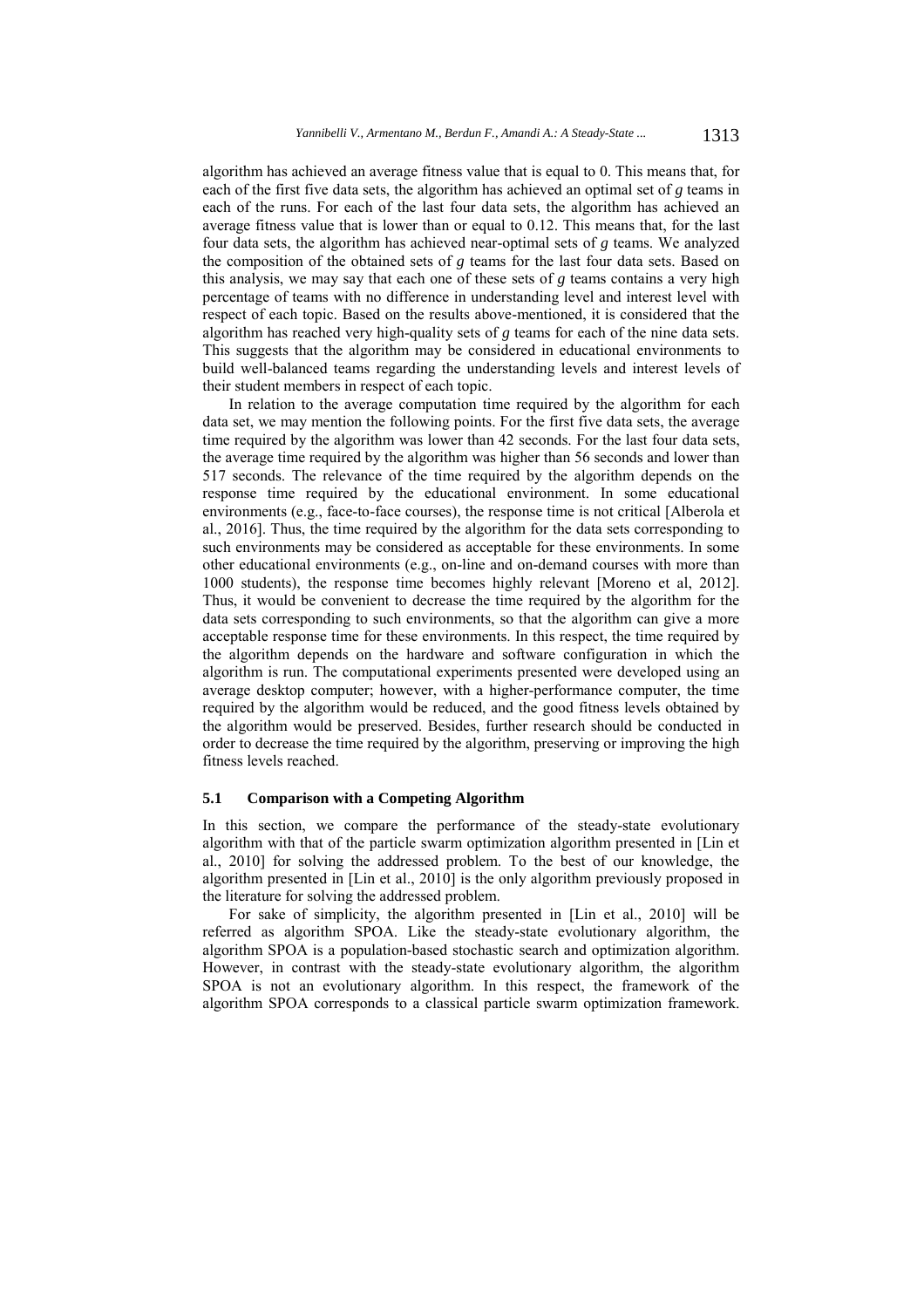Thus, the algorithm SPOA does not include evolutionary operators such as parent selection, crossover, mutation, and survival selection.

In order to compare the performance of the steady-state evolutionary algorithm with that of the algorithm SPOA, the performance of the algorithm SPOA was evaluated on the nine data sets presented in Table 1. Specifically, the algorithm SPOA was run 20 times on each of the nine data sets presented in Table 1, considering the parameter setting recommended in [Lin et al., 2010] for this algorithm. Then, for each of the nine data sets, the average fitness value of the obtained sets of *g* teams and the average computation time of the runs were calculated.

Table 4 presents the results obtained by the algorithm SPOA for each of the nine data sets. Besides, this table contains the results obtained by the steady-state evolutionary algorithm for each of the nine data sets, as were presented in Table 3. The experiments corresponding to both algorithms were performed on a personal computer Intel Core 2 Duo at 3.00 GHz and 4 GB RAM under Windows XP Professional Version 2002.

| Data set | Algorithm SPOA |                |               | Steady-state evolutionary algorithm |  |
|----------|----------------|----------------|---------------|-------------------------------------|--|
|          | Fitness value  | Time (seconds) | Fitness value | Time (seconds)                      |  |
|          | 0.019          | 0.1722         | $\theta$      | 0.6537                              |  |
|          | 0.026          | 0.3738         | 0             | 1.4741                              |  |
|          | 0.0459         | 3.0156         | 0             | 5.922                               |  |
| 4        | 0.0391         | 5.3676         | 0             | 15.802                              |  |
|          | 0.0476         | 9.07725        | 0             | 41.8722                             |  |
| 6        | 0.081          | 13.419         | 0.0402        | 56.7548                             |  |
|          | 0.108          | 44.15565       | 0.0601        | 186.9964                            |  |
| 8        | 0.1513         | 80.28405       | 0.0902        | 345.453                             |  |
| 9        | 0.1955         | 117.18105      | 0.12          | 516.969                             |  |

*Table 4: Results obtained by the algorithm SPOA and results obtained by the steadystate evolutionary algorithm.* 

In relation to the results presented in Table 4, we may mention the following points. The average fitness value obtained by the steady-state evolutionary algorithm for each data set is significantly better than that obtained by the algorithm SPOA. In particular, the steady-state evolutionary algorithm has obtained optimal fitness values (i.e., optimal sets of *g* teams) in all runs developed on the first five data sets, whereas the algorithm SPOA has not obtained optimal fitness values for these data sets (i.e., the algorithm SPOA has obtained average fitness values over the range [0.019, 0.05] for the first five data sets). These results indicate that the quality of the sets of *g* teams achieved by the steady-state evolutionary algorithm for the data sets is significantly better than that of the sets of *g* teams achieved by the algorithm SPOA. In relation to the time required by the algorithms, the average time required by the steady-state evolutionary algorithm for each data set is higher than that required by the algorithm SPOA. In this respect, as was previously mentioned, the time required by the steadystate evolutionary algorithm is acceptable for some educational environments (e.g., face-to-face courses); however, it would be convenient to reduce the time required by the steady-state evolutionary algorithm for some other educational environments (e.g., online courses with more than 1000 students).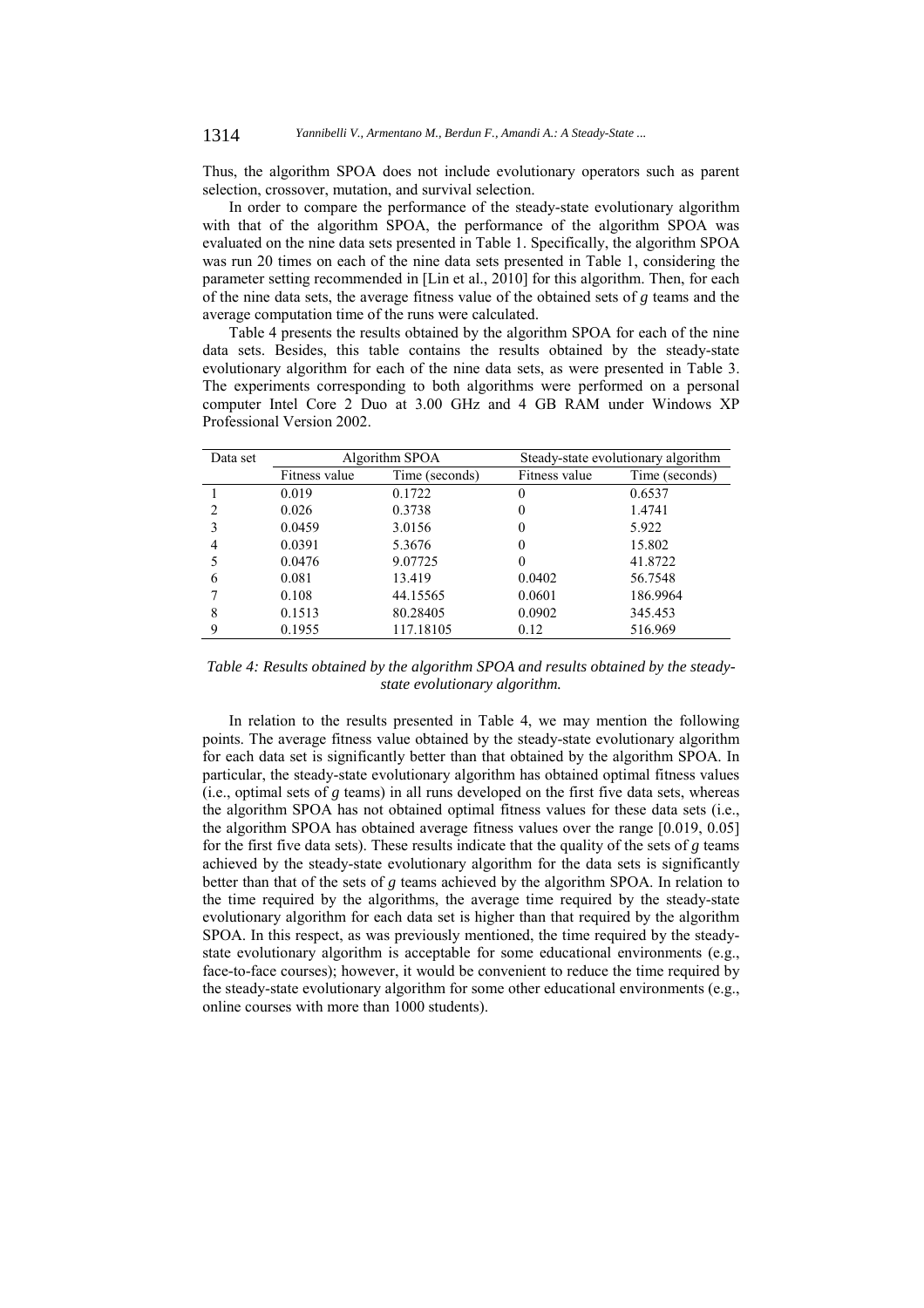From the analysis of the results presented in Table 4, it may be stated that the steady-state evolutionary algorithm achieved higher-quality sets of *g* teams than the algorithm SPOA for each data set. This is mainly because of, in contrast with the algorithm SPOA, the steady-state evolutionary algorithm uses different evolutionary processes to search the solution spaces inherent to the problem instances represented by the data sets. Specifically, the steady-state evolutionary algorithm uses a parent selection process, a crossover process, a mutation process and a survival selection process. The selection processes guide the evolutionary search towards the higherquality regions of the solution space, selecting the sets of *g* teams that belong to the higher-quality regions. The crossover process explores the regions indicated by the selection processes, generating sets of *g* teams from pairs of sets of *g* teams selected by the selection processes. The mutation process fine-tunes the search developed by the crossover process on the regions indicated by the selection processes, fine-tuning the sets of *g* teams obtained by the crossover process. Because of the use of these evolutionary processes, the steady-state evolutionary algorithm can reach higherquality sets of *g* teams than the algorithm SPOA for the nine data sets.

Based on the above-mentioned, the steady-state evolutionary algorithm may be considered in educational environments to build sets of teams much better balanced than algorithm SPOA, regarding the understanding levels and interest levels of their student members in respect of each topic.

# **6 Conclusions and Future Work**

In this paper, we have addressed the collaborative learning team building problem described in [Lin et al., 2010]. This problem considers two grouping criteria that must be simultaneously satisfied. One of these criteria considers the understanding levels of the students in respect of the topics of the course, and is based on building wellbalanced teams regarding the understanding levels of their members. The other criterion considers the interest levels of the students in respect of the topics of the course, and is based on building well-balanced teams regarding the interest levels of their members. These two grouping criteria are usually considered by teachers in realworld classrooms [Saleh and Kim, 2009]. Besides, these two grouping criteria have been successfully evaluated in many different kinds of educational environments [Michaelsen et al., 2004; Yang, 2006; Saleh and Kim, 2009; Nielsen et al., 2009]. Thus, it is considered that the collaborative learning team building problem described in [Lin et al., 2010] is really valuable in the context of collaborative learning.

To solve the addressed problem, we have proposed a steady-state evolutionary algorithm. This algorithm explores different sets of teams which may be defined from the students taking the course, with the aim of finding the sets of teams that optimize the two grouping criteria. The explored sets of teams are evaluated with respect of the two grouping criteria. In order to perform that evaluation, the algorithm is based on knowledge of the understanding levels and interest levels of the students with respect of each of the topics of the course.

We have presented the computational experiments carried out to evaluate the performance of the proposed steady-state evolutionary algorithm. In this respect, the performance of the steady-state evolutionary algorithm was evaluated on nine data sets corresponding to different instances of the addressed problem. These instances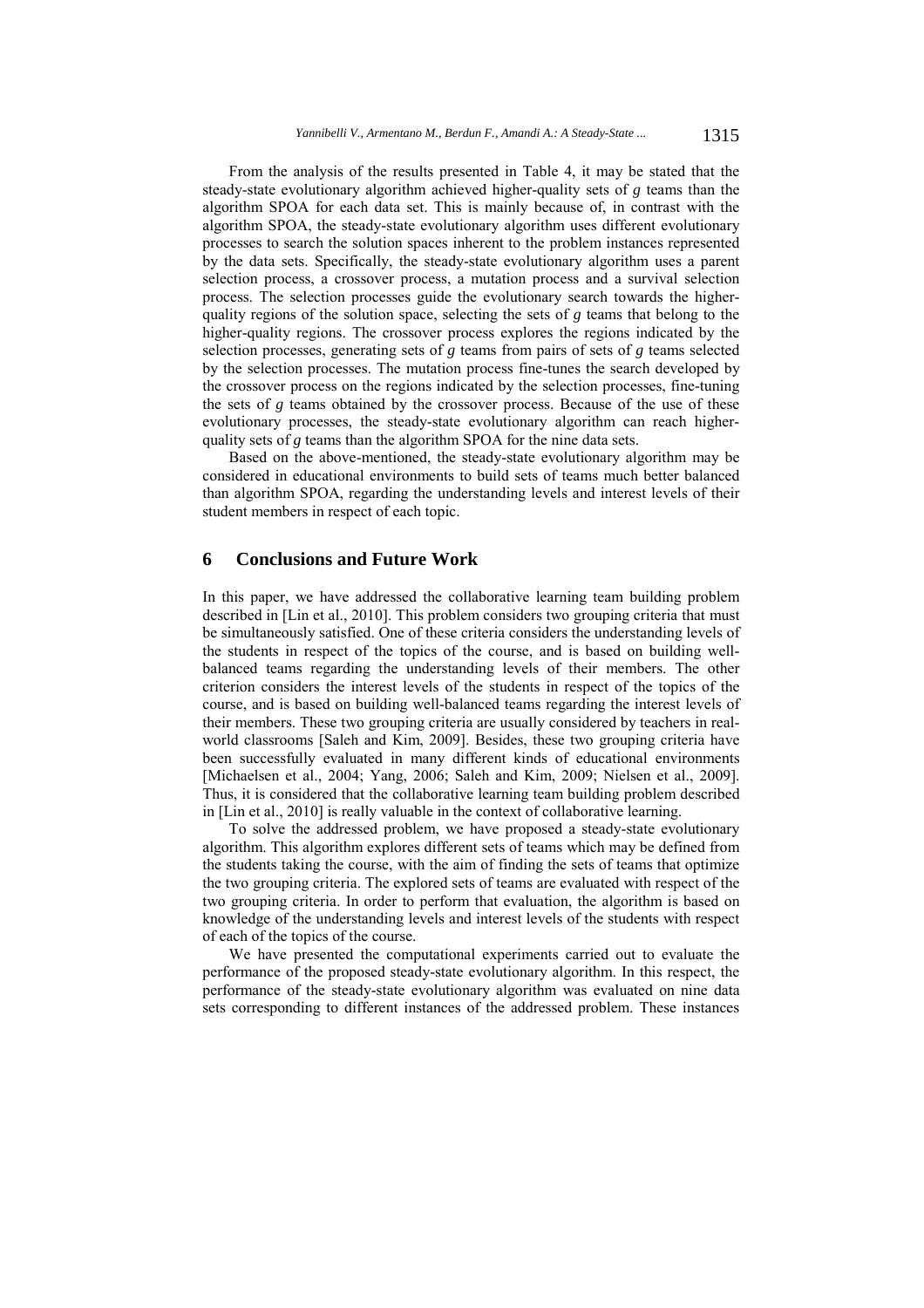have different levels of complexity. Then, the performance of the steady-state evolutionary algorithm was compared with that of the particle swarm optimization algorithm proposed in [Lin et al., 2010] for solving the addressed problem. To the best of our knowledge, the algorithm presented in [Lin et al., 2010] is the only algorithm previously proposed in the literature for solving the addressed problem.

Based on the results obtained by the steady-state evolutionary algorithm for the nine data sets, we may state that this algorithm has reached very high-quality sets of teams for each of the data sets. Specifically, the algorithm has reached optimal sets of teams (i.e., sets of teams with a fitness equal to 0) for the five less complex data sets, and near-optimal sets of teams (i.e., sets of teams with an average fitness lower than or equal to 0.12) for the four more complex data sets. In relation to the time required by the algorithm, we consider that the time required by the algorithm is acceptable for some educational environments (e.g., face-to-face courses), however it would be convenient to decrease the time required by the algorithm for some other educational environments (e.g., online courses with more than 1000 students). Besides, as a result of the comparative analysis conducted, we may state that the steady-state evolutionary algorithm achieved much higher-quality sets of teams than the particle swarm optimization algorithm proposed in [Lin et al., 2010] for each of the nine data sets. Thus, the steady-state evolutionary algorithm may be considered in educational environments to build sets of teams much better balanced than particle swarm optimization algorithm proposed in [Lin et al., 2010], regarding the understanding levels and interest levels of their student members in respect of each topic.

In future works, we will incorporate other relevant grouping criteria into the addressed problem and then we will adapt the fitness function of the proposed steadystate evolutionary algorithm according to these grouping criteria. On the other hand, in future works, we will investigate the hybridization of the steady-state evolutionary algorithm with other search and optimization algorithms (e.g., simulated annealing algorithms, hill-climbing algorithms, and tabu search algorithms), in order to decrease the time required by the algorithm, and preserve or improve the high fitness levels reached by the algorithm. Moreover, we will evaluate other crossover and mutation processes for the encoding of solutions used in the steady-state evolutionary algorithm. In addition, we will evaluate other survival selection processes proposed in the literature (e.g., deterministic crowding).

### **References**

[Alberola et al., 2016] Alberola, J., Del Val, E., Sanchez-Anguix, V., Palomares, A., Teruel, M: "An artificial intelligence tool for heterogeneous team formation in the classroom"; Knowledge-Based Systems, 101, 1 (2016), 1-14.

[Barkley et al., 2005] Barkley, E.F., Cross, K.P., Howell Major, C.: "Collaborative learning techniques"; John Wiley & Sons, Inc. (2005)

[Christodoulopoulos and Papanikolaou, 2007] Christodoulopoulos, C.E., Papanikolaou, K.A.: "A Group Formation Tool in an E-Learning Context"; Proc. 19th IEEE ICTAI 2007, IEEE Press, New York (2007), 117–123.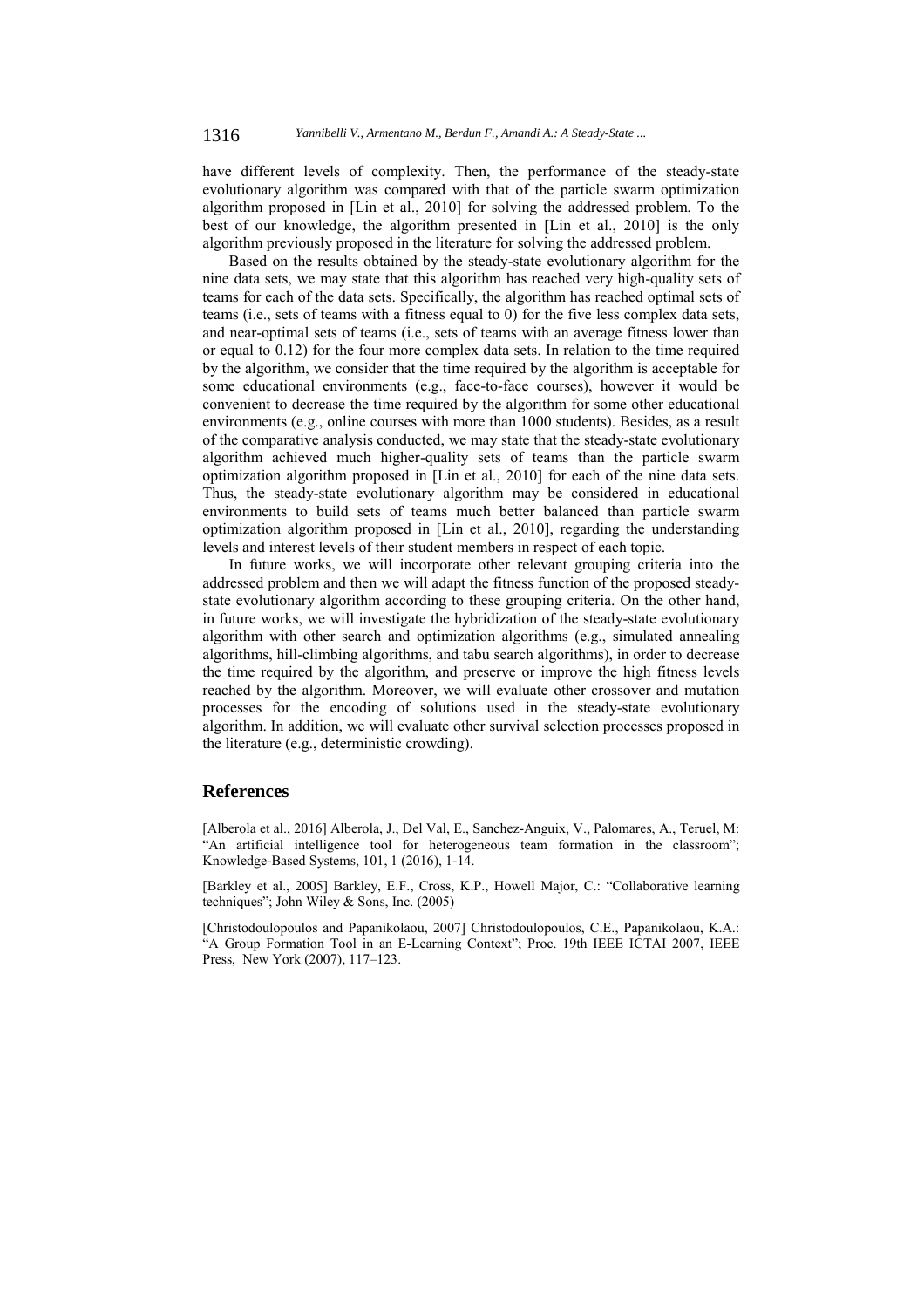[Cruz and Isotani, 2014] Cruz, W. M., Isotani, S.: "Group Formation Algorithms in Collaborative Learning Contexts: A Systematic Mapping of the Literature"; Lecture Notes in Computer Science, 8658 (2014), 199-214.

[Deb, 2009] Deb, K.: "Multi-objective optimization using evolutionary algorithms"; Wiley, NewYork (2009)

[Eiben and Smith, 2015] Eiben, A. E., Smith, J. E.: "Introduction to evolutionary computing" (2nd ed.); Springer, Germany (2015)

[Graf and Bekele, 2006] Graf, S., Bekele, R.: "Forming Heterogeneous Groups for Intelligent Collaborative Learning Systems with Ant Colony Optimization"; Lecture Notes in Computer Science, 4053 (2006), 217–226.

[Isotani et al., 2009] Isotani, S., Inaba, A., Ikeda, M., Mizoguchi, R.: "An ontology engineering approach to the realization of theory-driven group formation"; International Journal of Computer-Supported Collaborative Learning, 4, 4 (2009), 445–478

[Kachitvichyanukul, 2012] Kachitvichyanukul, V.: "Comparison of Three Evolutionary Algorithms: GA, PSO, and DE"; Industrial Engineering & Management Systems, 11, 3 (2012), 215-223.

[Lin et al., 2010] Lin, Y. T., Huang, Y. M., Cheng, S. C.: "An automatic group composition system for composing collaborative learning groups using enhanced particle swarm optimization"; Computers and Education, 55 (2010), 1483–1493.

[Meyer, 2009] Meyer, D.: "OptAssign - A web-based tool for assigning students to groups"; Computers and Education, 53 (2009), 1104–1119.

[Michaelsen et al., 2004] Michaelsen, L. K., Knight, A. B., Fink, L. D.: "Team-based learning: A transformative use of small groups in college teaching"; Stylus Publishing, Sterling, VA (2004)

[Moreno et al., 2012] Moreno, J., Ovalle, D., Vicari, R.: "A genetic algorithm approach for group formation in collaborative learning considering multiple student characteristics"; Computers & Education, 58, 1 (2012), 560–569

[Nielsen et al., 2009] Nielsen, T., Hvas, A. E., Kjaergaard, A.: "Student team formation based on learning styles at university start: does it make a difference to the student ?"; Reflection Education, 5, 2 (2009), 85–103.

[Ounnas, 2010] Ounnas, A.: "Enhancing the Automation of Forming Groups for Education with Semantics"; University of Southampton, Southampton (2010)

[Saishanmuga Raja and Rajagopalan, 2014] Saishanmuga Raja, V., Rajagopalan, S. P.: "A comparative analysis of optimization techniques for artificial neural network in bio medical applications"; Journal of Computer Science, 10, 1 (2014), 106-114.

[Saleh and Kim, 2009] Saleh, I., Kim, S.: "A fuzzy system for evaluating students' learning achievement"; Expert Systems with Applications, 36, 3 (2009), 3243–6236.

[Wang et al., 2007] Wang, D.Y., Lin, S.S.J., Sun, C.T.: "DIANA: A computer-supported heterogeneous grouping system for teachers to conduct successful small learning groups"; Computers in Human Behaviors, 23, 4 (2007), 1997–2010.

[Yang, 2006] Yang, S. J. H.: "Context aware ubiquitous learning environments for peer-to-peer collaborative learning"; Journal of Educational Technology & Society, 9, 1 (2006), 188–201.